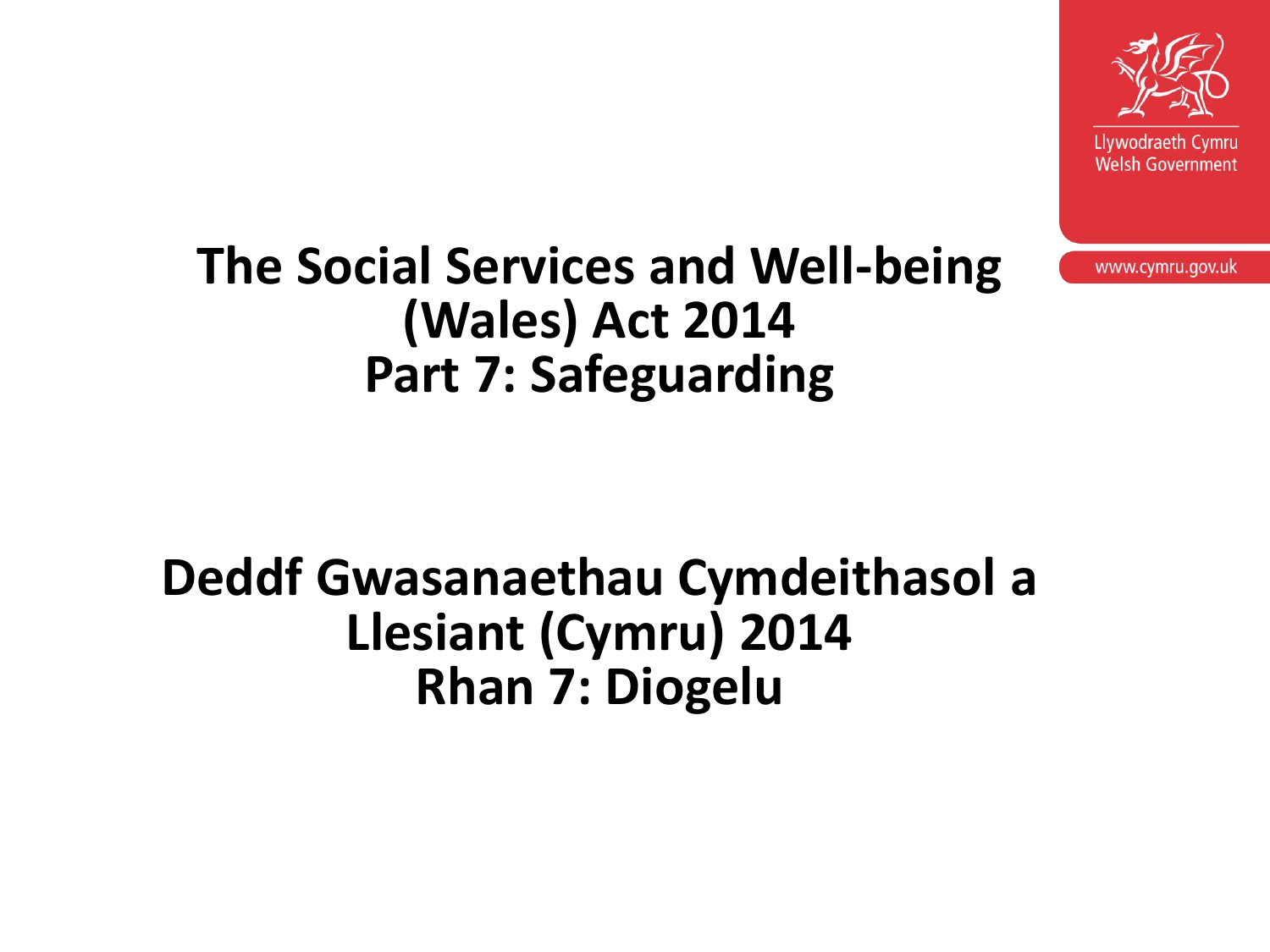#### **Strengthening Safeguarding Cryfhau Prosesau Diogelu**

New legal framework to protect adults and children.

- Formal "Adult at Risk" definition.
- Duties to Report; Enquire; Co-operate; and Share Information.
- Adult Protection and Support Order.
- Safeguarding Boards.
- National Independent Safeguarding Board.

Fframwaith cyfreithiol newydd i ddiogelu oedolion a phlant.

- Diffiniad ffurfiol o "Oedolyn mewn Perygl".
- Dyletswyddau i Adrodd; Ymholi; Cydweithredu; a Rhannu Gwybodaeth.
- Gorchymyn Amddiffyn a Chynorthwyo Oedolion.
- Byrddau Diogelu.
- Bwrdd Diogelu Annibynnol Cenedlaethol.

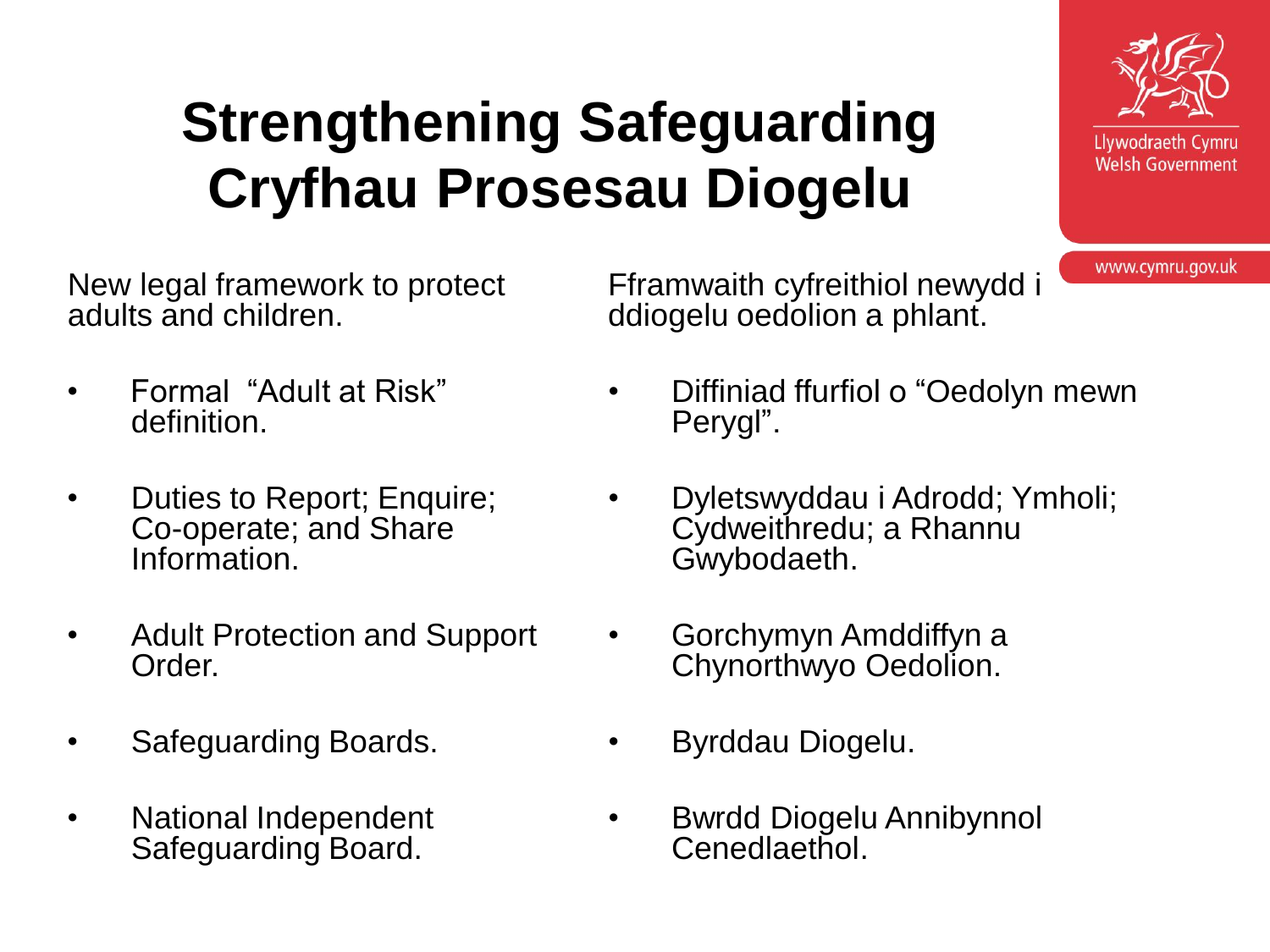## **Regulatory Framework Fframwaith Rheoleiddio**



- The Safeguarding Boards (General) (Wales) Regulations 2015.
- The Safeguarding Boards (Functions and Procedures) (Wales) Regulations 2015.
- The Adult Protection and Support Orders (Authorised Officers) (Wales) Regulations 2015.
- The National Independent Safeguarding Board (Wales) Regulations 2015.
- Rheoliadau Byrddau Diogelu (Cyffredinol) (Cymru) 2015.
- Rheoliadau Byrddau Diogelu (Swyddogaethau a Gweithdrefnau) (Cymru) 2015.
- Rheoliadau Gorchmynion Amddiffyn a Chynorthwyo Oedolion (Swyddog Awdurdodedig) (Cymru) 2015.
- Rheoliadau'r Bwrdd Diogelu Annibynnol Cenedlaethol (Cymru) 2015.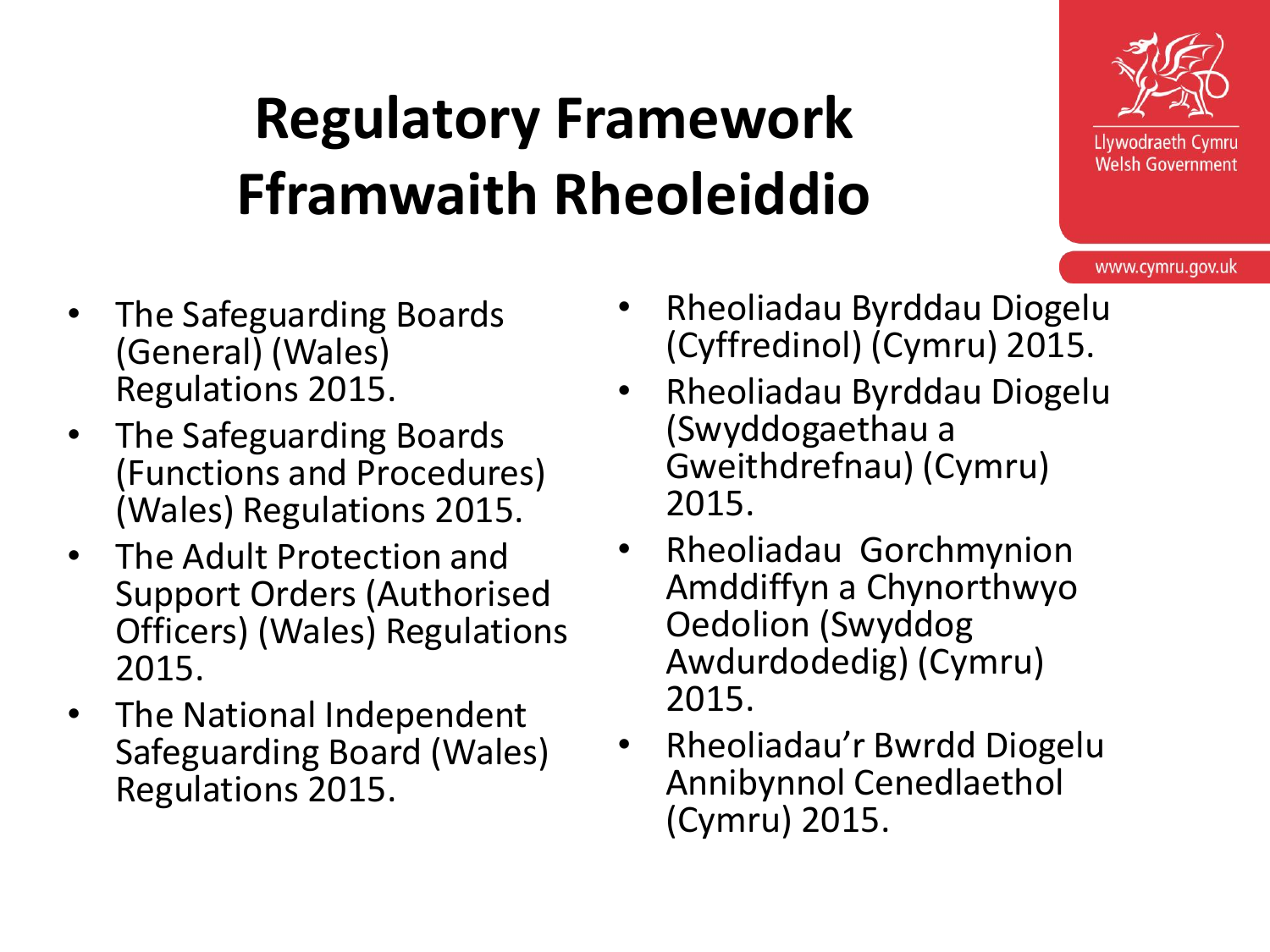# **Evidence Tystiolaeth**



- Welsh Institute of Health and Social Care Review
- Care and Social Services Inspectorate Wales "National Inspection of Adult Protection".
- Health Inspectorate Wales "Safeguarding Adults in Wales".
- Safeguarding Advisory Panel
- Adolygiad Sefydliad Iechyd a Gofal Cymdeithasol Cymru
- "Arolygiad Cenedlaethol o Amddiffyn Oedolion" Arolygiaeth Gofal a Gwasanaethau Cymdeithasol Cymru.
- "Diogelu Oedolion yng Nghymru" Arolygiaeth Iechyd Cymru.
- Panel Cynghori ar Ddiogelu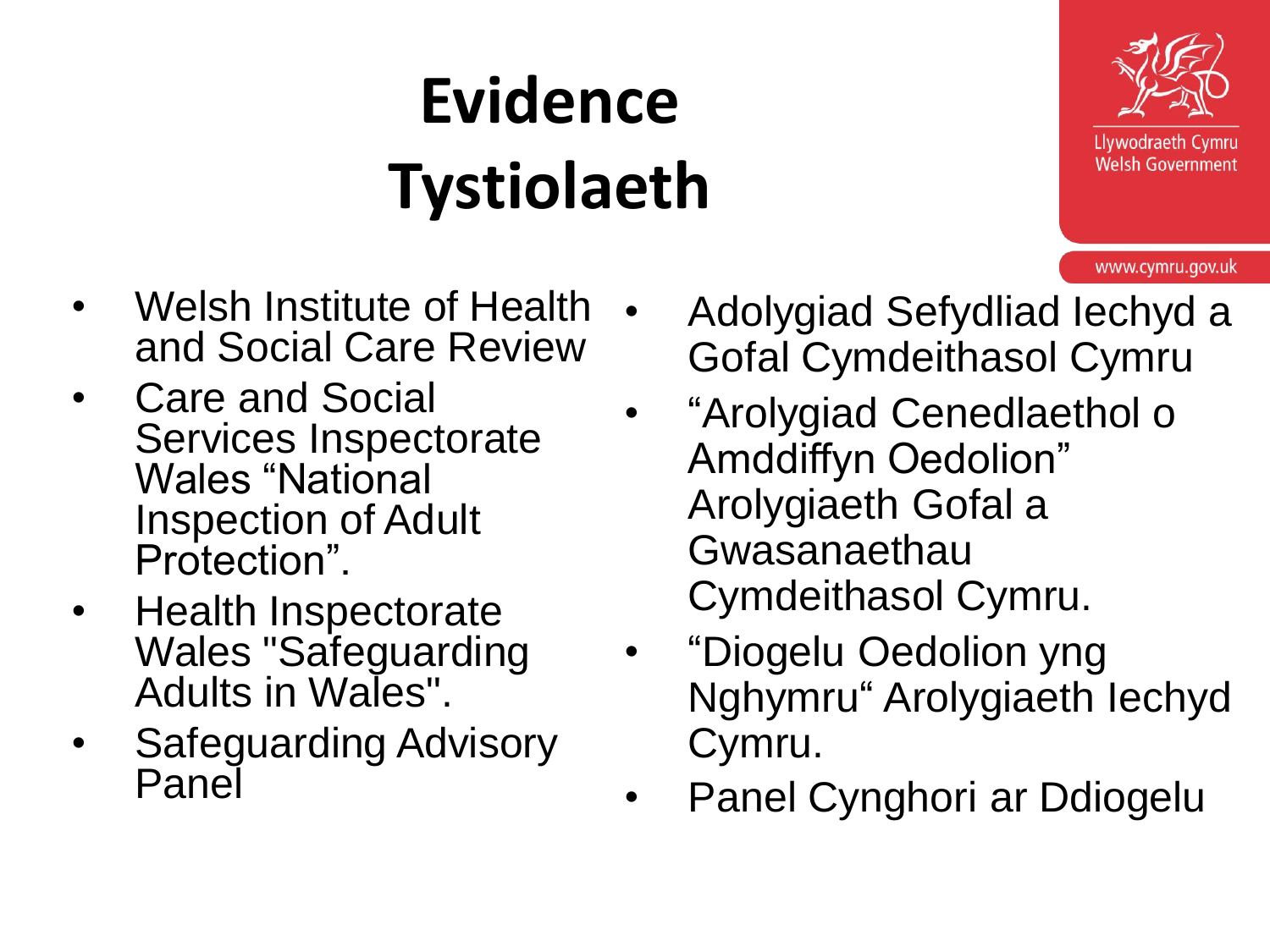### **Definition of an Adult at Risk Diffiniad o Oedolyn sy'n wynebu Risg**

**An adult at risk for the purposes of this part of the Act is:-**

- (a) experiencing or is at risk of abuse or neglect;
- (b) has needs for care and support (whether or not the authority is meeting any of those needs); and
- (c) as a result of those needs is unable to protect himself or herself against the abuse or neglect or the risk of it.

#### **At ddibenion y rhan hon o'r Ddeddf, mae oedolyn sy'n wynebu risg:-**

- (a) yn cael, neu yn wynebu risg o gael, ei gam-drin neu ei esgeuluso;
- (b) mae ganddo anghenion gofal a chymorth (waeth a yw'r awdurdod yn diwallu'r anghenion hynny ai peidio);
- (c) o ganlyniad i'r anghenion hynny ni all amddiffyn ei hun yn erbyn cael ei gam-drin na'i esgeuluso neu'r risg o hynny.

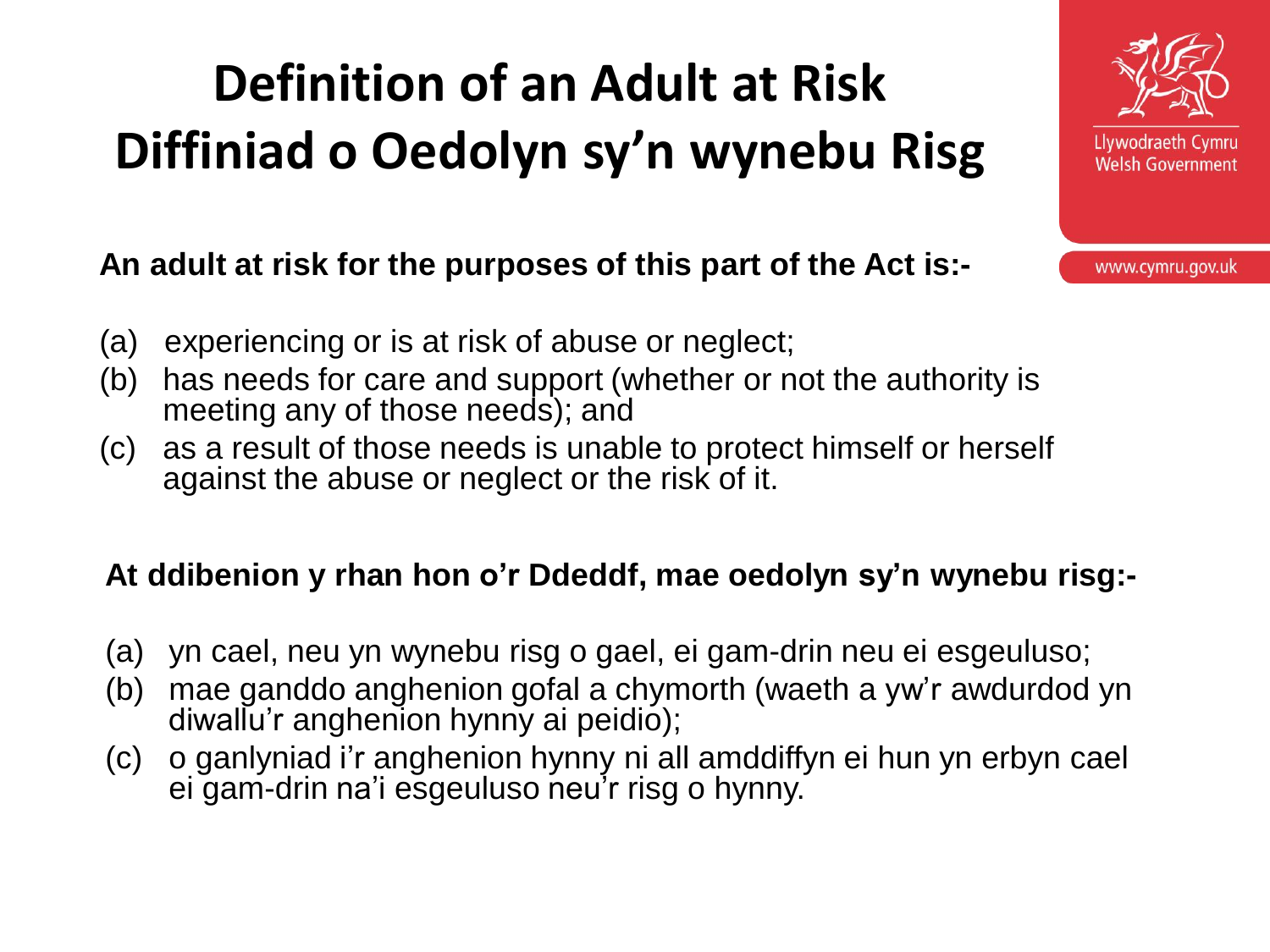## **Abuse Cam-drin**

"abuse" means:-



www.cymru.gov.uk

physical, sexual, psychological, emotional or financial abuse.

(and includes abuse taking place in any setting, whether in a private dwelling, an institution or any other place).

"ystyr "cam-drin" yw:-

cam-drin corfforol, rhywiol, seicolegol, emosiynol neu ariannol.

(ac mae'n cynnwys cam-drin sy'n digwydd mewn unrhyw leoliad, waeth a yw'n digwydd mewn preswylfa breifat, sefydliad neu unrhyw le arall).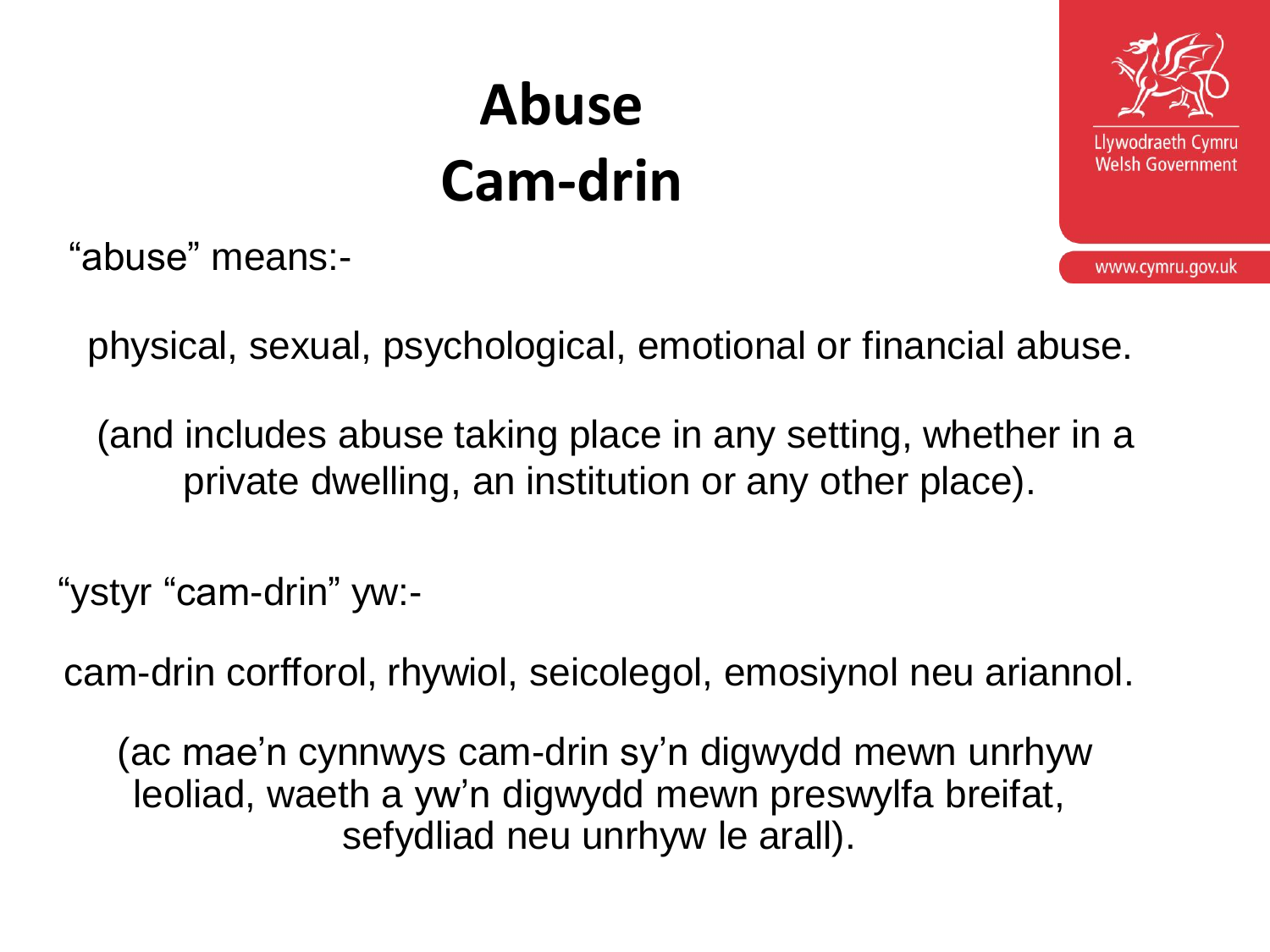## **Financial Abuse Cam-drin Ariannol**



- having money or other property stolen;
- being defrauded;
- being put under pressure in relation to money or other property;
- having money or other property misused.

mae "cam-drin ariannol" yn cynnwys:-

- pan fo'ch arian neu eitem arall o'ch eiddo yn cael ei ddwyn;
- cael eich twyllo;
- cael eich rhoi dan bwysau mewn perthynas ag arian neu eitem arall o'ch eiddo;
- pan fo'ch arian neu eitem arall o'ch eiddo yn cael ei gamddefnyddio.

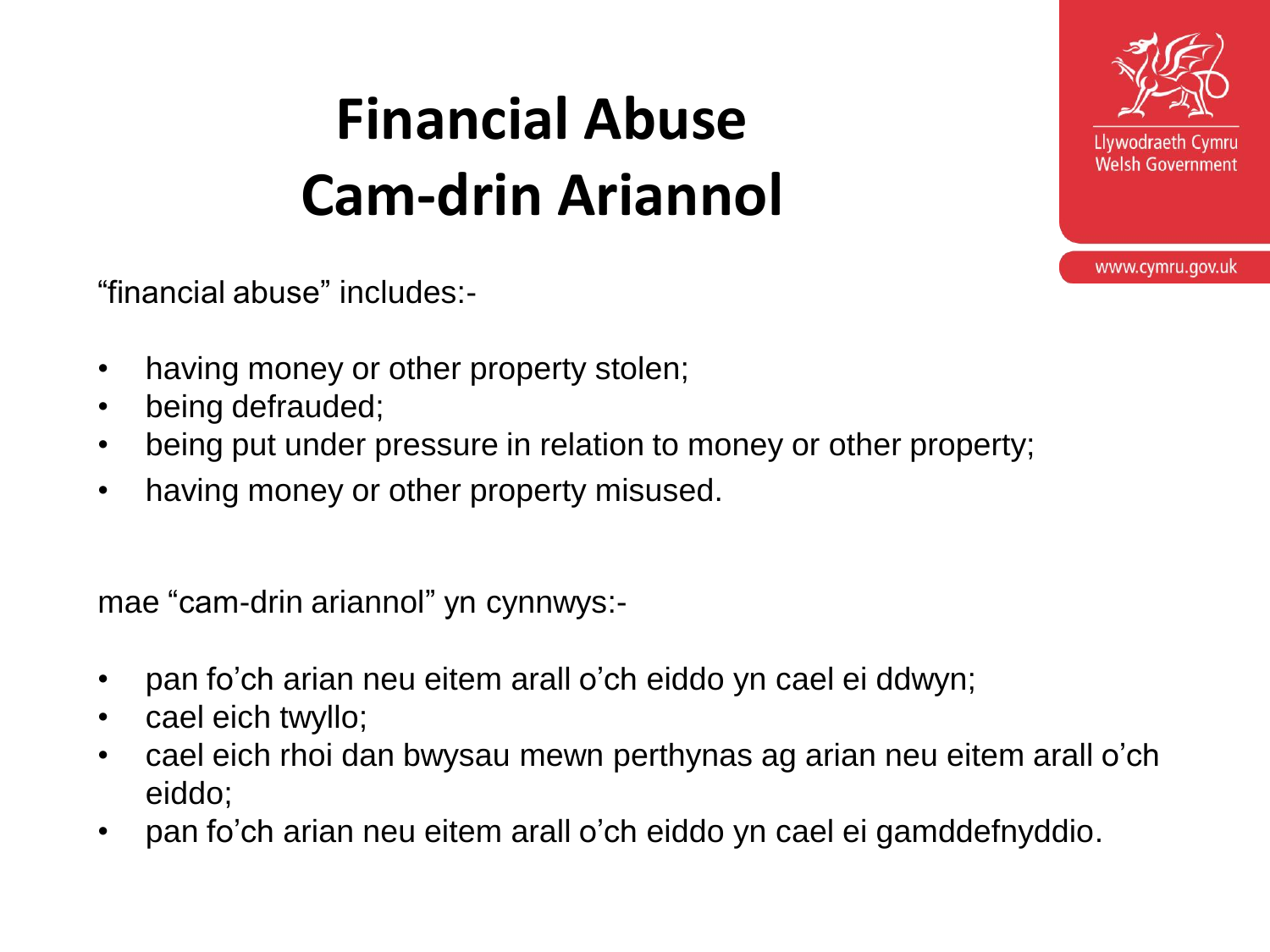# **Neglect Esgeulustod**



www.cymru.gov.uk

"neglect" means:-

a failure to meet a person's basic physical, emotional, social or psychological needs, which is likely to result in an impairment of the person's well-being.

(for example, an impairment of the person's health or, in the case of a child, an impairment of the child's development).

ystyr "esgeulustod" yw:-

methu â diwallu anghenion sylfaenol corfforol, emosiynol, cymdeithasol neu seicolegol unigolyn, a bod hynny'n debygol o amharu ar les yr unigolyn.

(er enghraifft, amharu ar iechyd yr unigolyn, neu yn achos plentyn, amharu ar ddatblygiad y plentyn).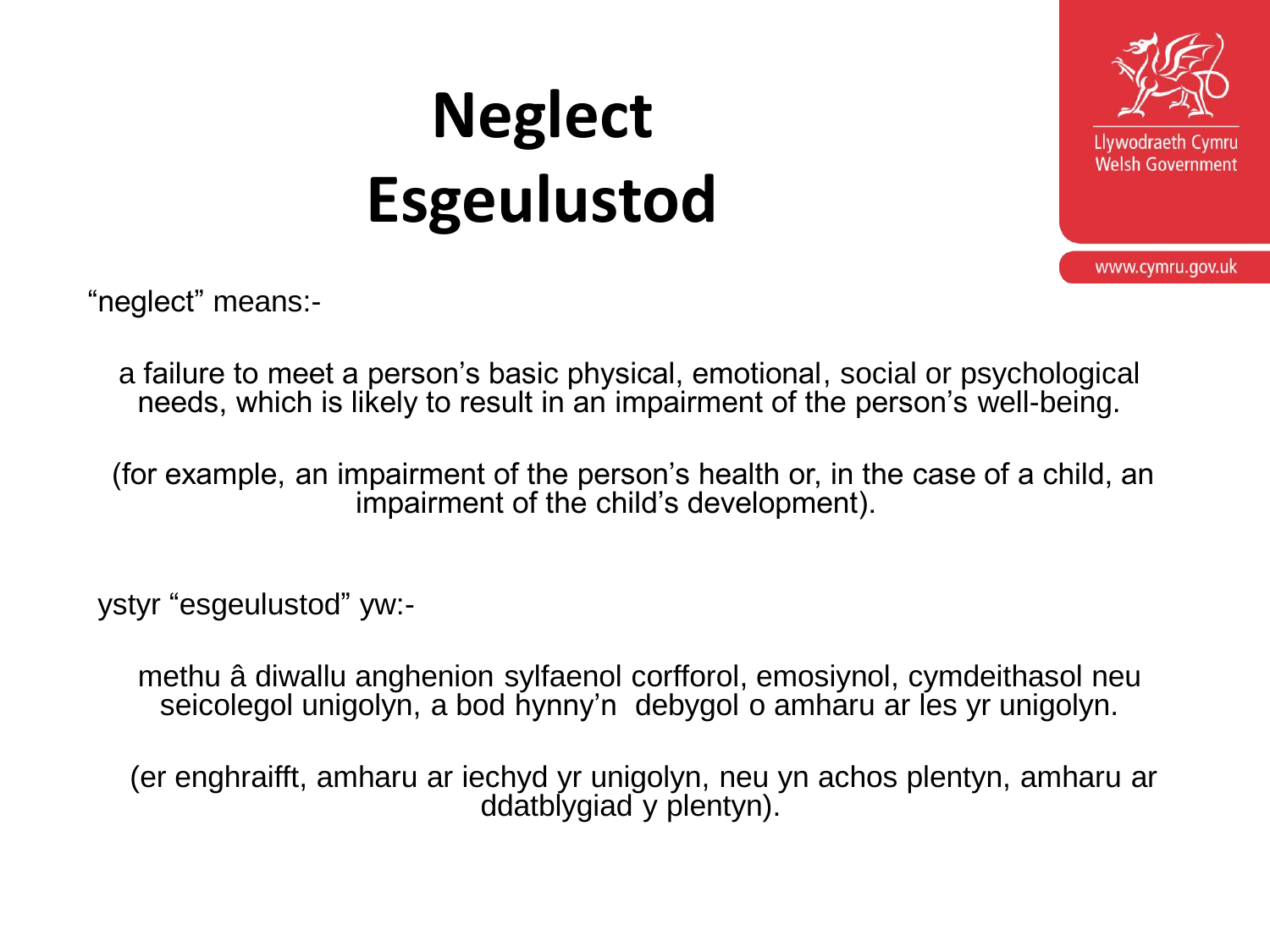## **Duty to Report Dyletswydd i Adrodd**



www.cymru.gov.uk

Relevant partners of a local authority must report if they suspect an adult is at risk in:-

- their area;
- another area;
- an area to which the person is proposing to move.

Mae'n rhaid i bartneriaid perthnasol awdurdod lleol adrodd os ydynt yn amau bod oedolyn mewn perygl:-

- yn eu hardal;
- mewn ardal arall;
- mewn ardal y mae'r unigolyn yn bwriadu symud iddi.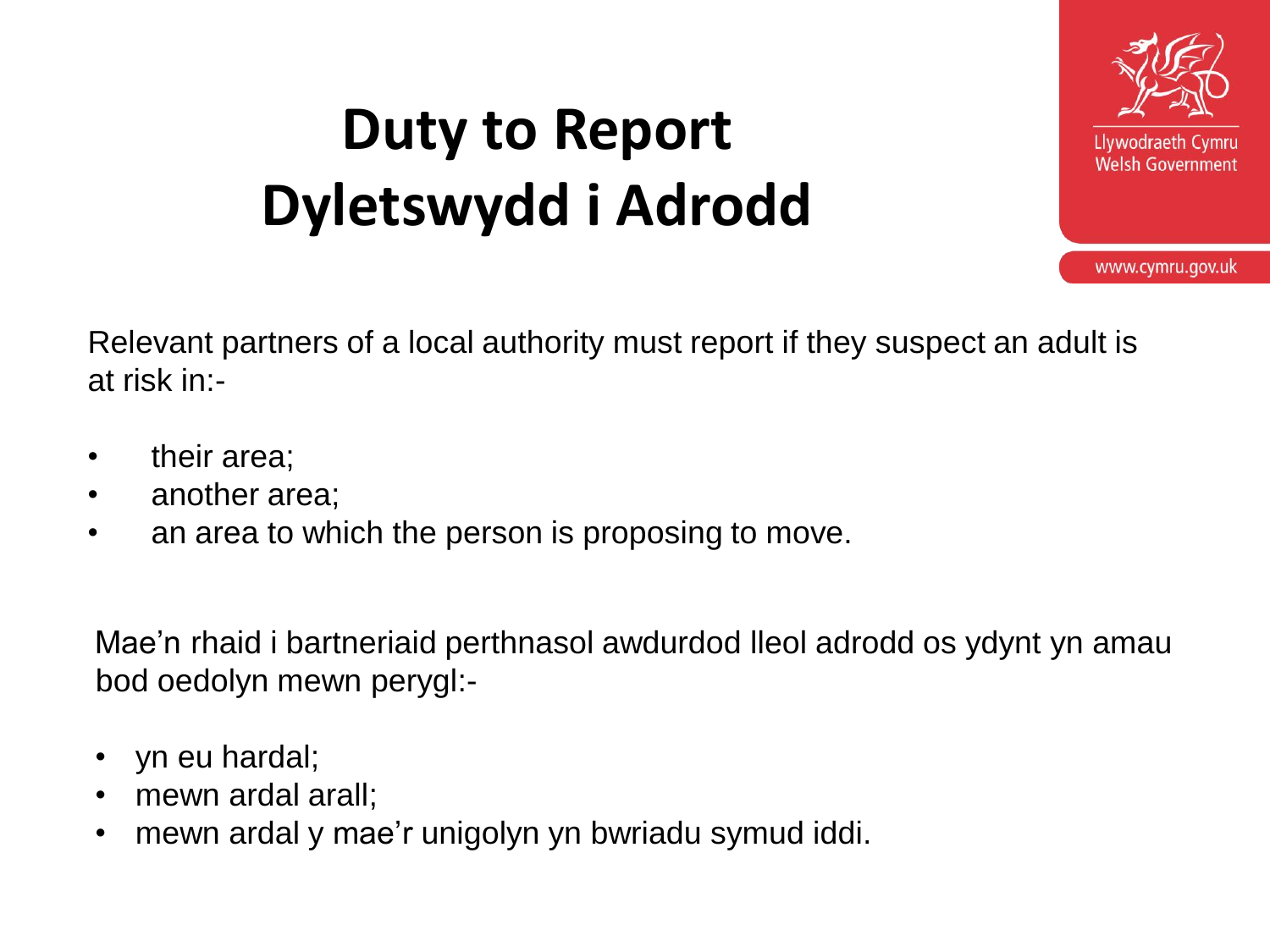# **Duty to Enquire Dyletswydd i Ymholi**



www.cymru.gov.uk

Duty on local authority where its suspects a person is an adult at risk to:-

- make enquiries;
- cause others to make enquiries;
- decide if the person is an adult at risk;
- decide what if any action is required;
- record conclusions in care and support plan.

Pan fo awdurdod lleol yn amau bod unigolyn yn oedolyn sy'n wynebu risg, mae dyletswydd arno i: -

- wneud ymholiadau;
- gwneud i eraill wneud ymholiadau;
- penderfynu a yw'r unigolyn yn oedolyn sy'n wynebu risg;
- os oes camau i'w cymryd, penderfynu beth yw'r camau hynny;
- cofnodi casgliadau mewn cynllun gofal a chymorth.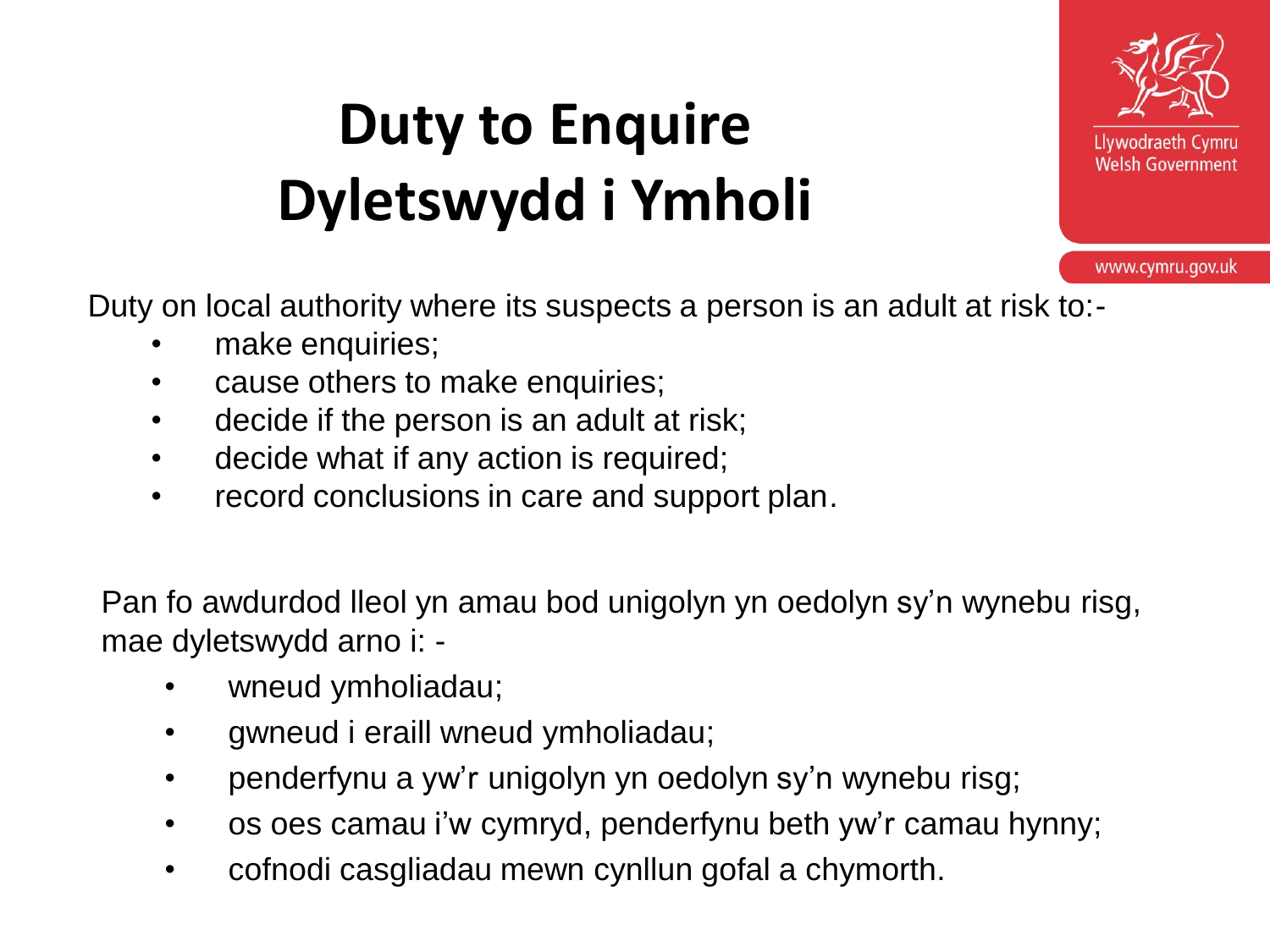#### **Adult Protection & Support Orders Gorchmynion Amddiffyn a Chynorthwyo Oedolion**

Authorised officer appointed by local authority can apply to a justice of the peace. Order of last resort.

Purpose and Extent:

- to enter premises (with a police constable);
- to speak in private;
- to check decisions are made freely;
- to determine "adult at risk" and action needed.

Gall swyddog wedi'i awdurdodi a benodwyd gan awdurdod lleol wneud cais i ynad heddwch. Gorchymyn dewis olaf.

Diben a Chwmpas:

- mynd i mewn i'r adeilad (gyda chwnstabl yr heddlu);
- siarad yn breifat;
- darganfod a oes rhyddid i wneud penderfyniadau;
- pennu "oedolion sy'n wynebu risg" a'r camau sydd angen eu cymryd.

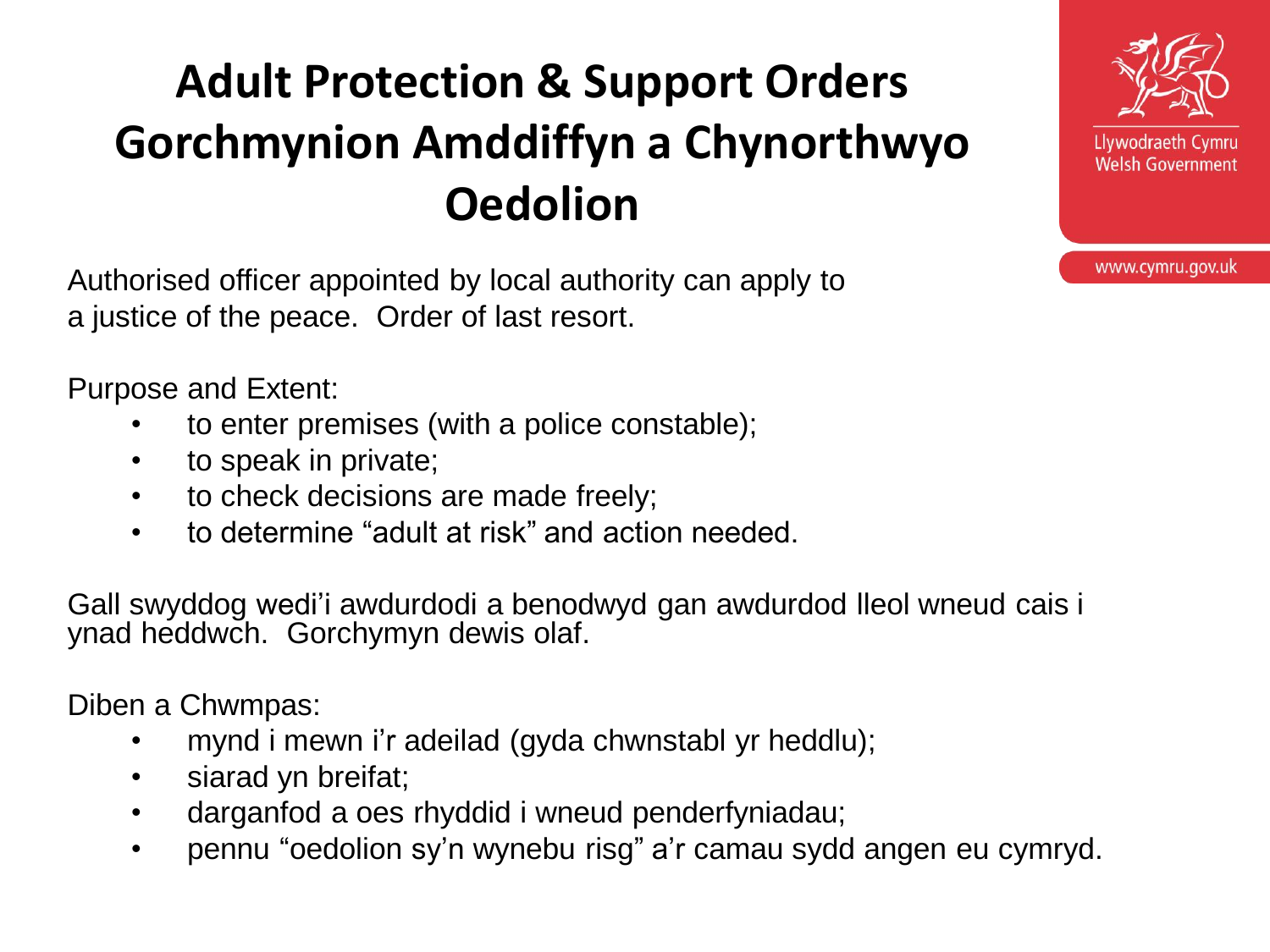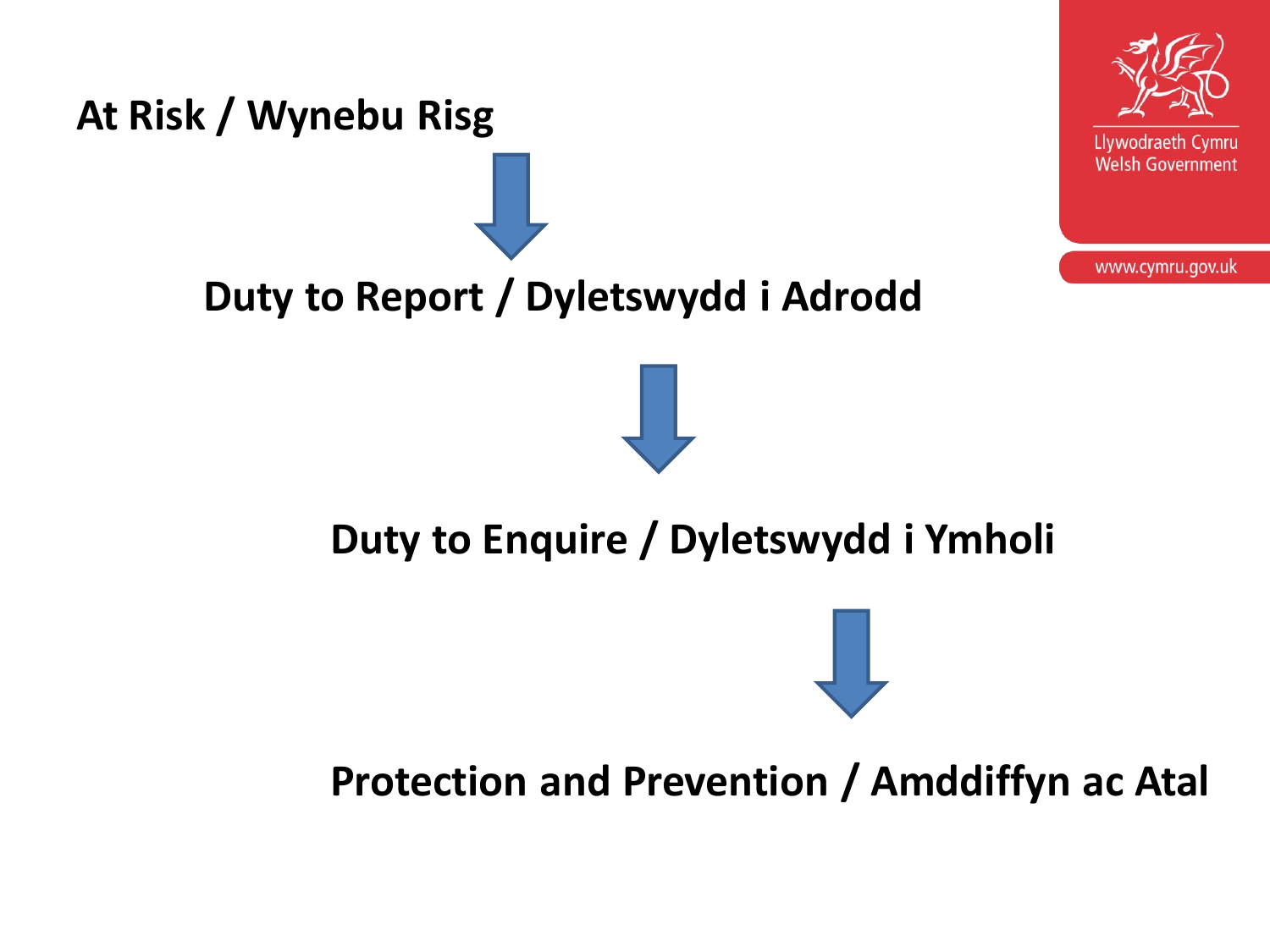# **Safeguarding Boards Byrddau Diogelu**

Function - to protect and to prevent.

Separate Boards for Adults and Children.

Regulations and Statutory Guidance specify:

• Lead Partner; Safeguarding Board Areas; Functions; Procedures; User Participation; Funding; Annual Plans and Annual Reports.

Swyddogaeth – amddiffyn ac atal.

Byrddau Gwahanol ar gyfer Oedolion a Phlant.

Mae Rheoliadau a Chanllawiau Statudol yn nodi:

• Prif Bartner; Ardaloedd Byrddau Diogelu; Swyddogaethau; Gweithdrefnau; Cyfranogiad Defnyddwyr; Cyllid; Cynlluniau Blynyddol ac Adroddiadau Blynyddol**.**

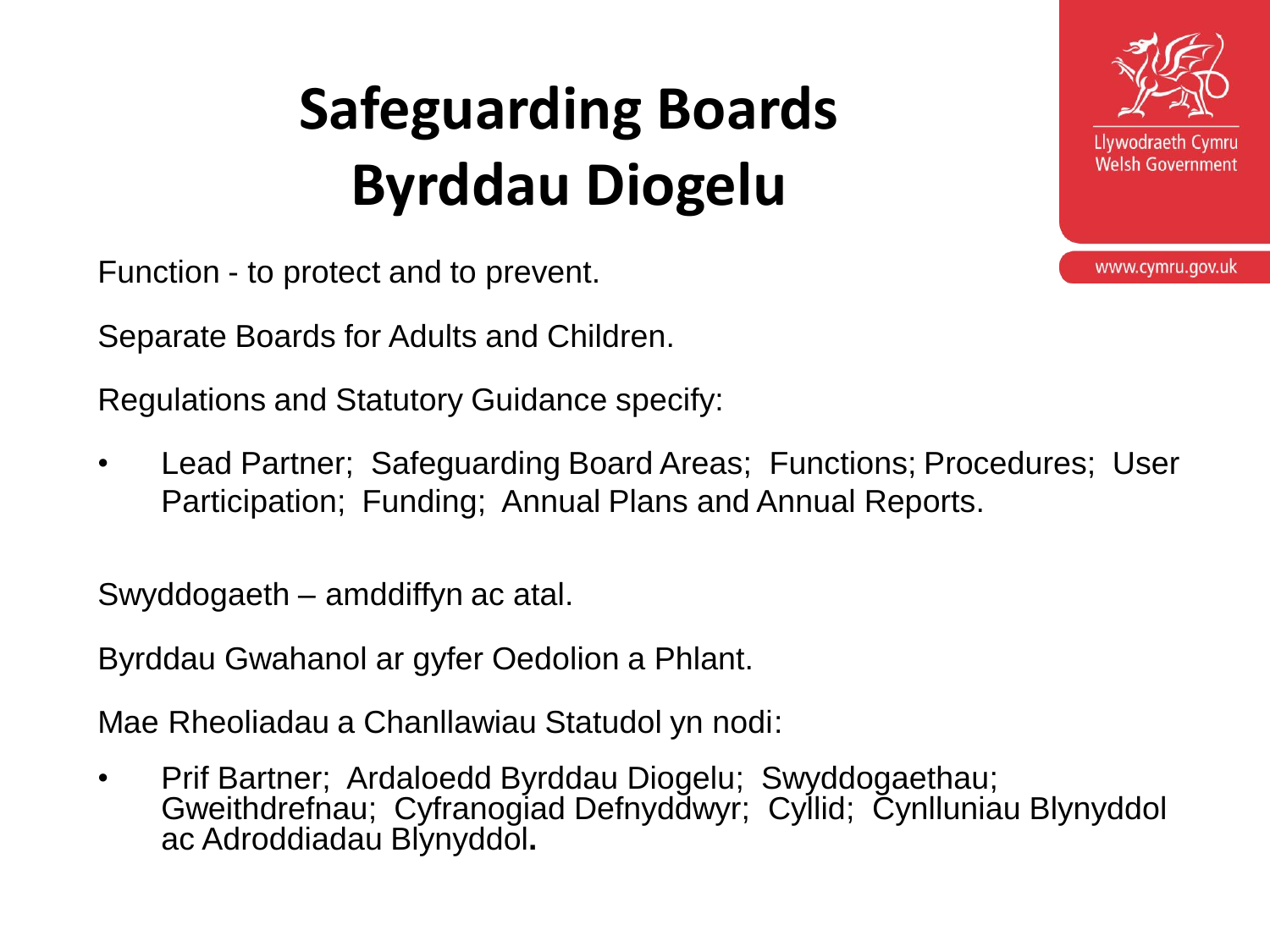#### **National Independent Safeguarding Board Bwrdd Diogelu Annibynnol Cenedlaethol**

- advisory Board by public appointment;
- advise and support Safeguarding Boards;
- promote improvement, consistency and collaboration;
- report on adequacy & effectiveness of safeguarding;
- make recommendations to Welsh Ministers;
- make an annual report to Welsh Ministers;
- use a communication strategy & share good practice.
- Bwrdd cynghori gyda phenodiadau cyhoeddus;
- cynghori a chynorthwyo Byrddau Diogelu;
- hyrwyddo gwelliannau, cysondeb a chydweithredu;
- adrodd ar effeithiolrwydd diogelu a pha mor ddigonol ydyw;
- gwneud argymhellion i Weinidogion Cymru;
- llunio adroddiad blynyddol ar gyfer Gweinidogion Cymru;
- defnyddio strategaeth cyfathrebu a rhannu arferion da.

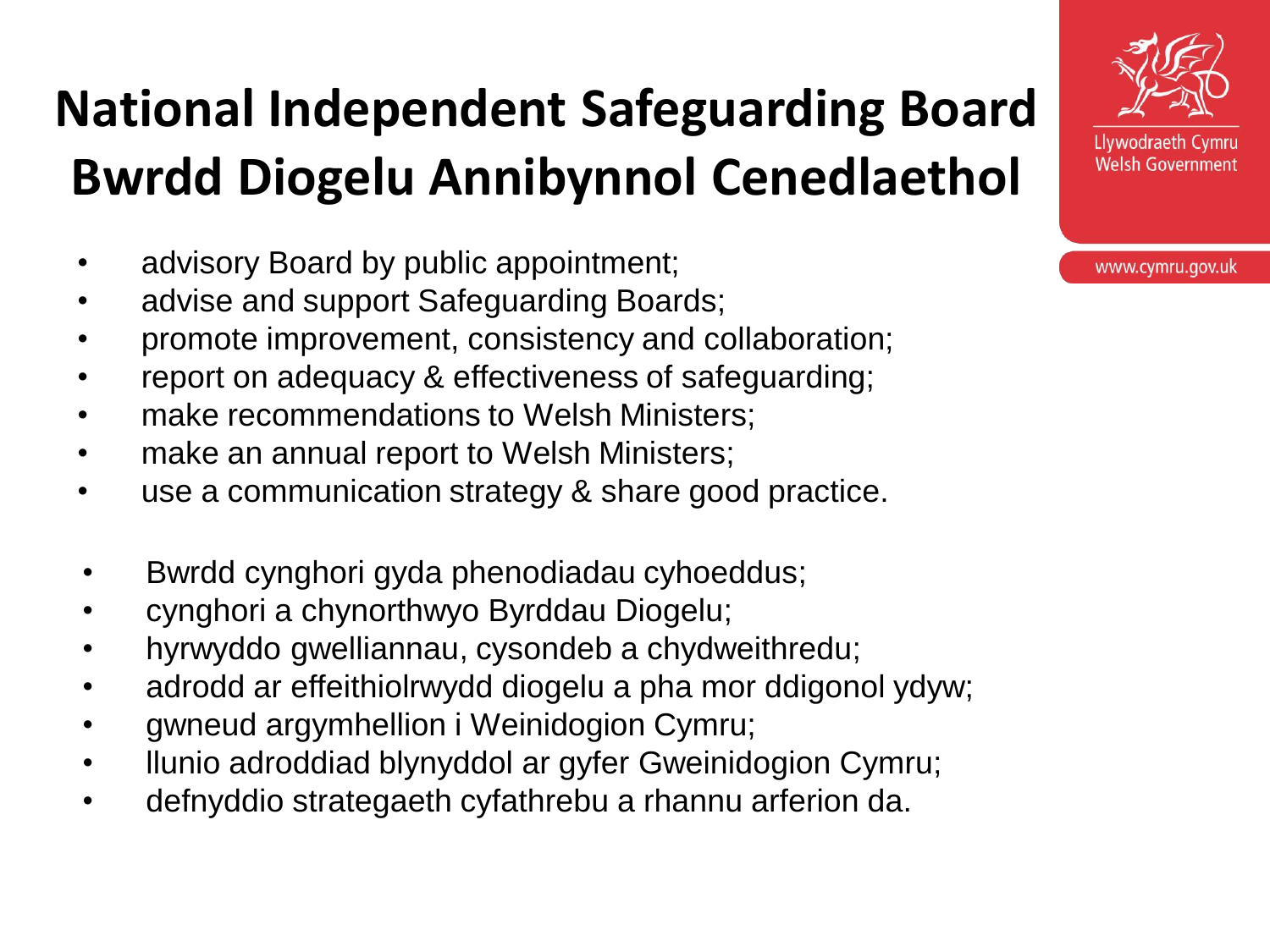

Llywodraeth Cymru **Welsh Government** 

www.cymru.gov.uk

# **Part 10 - Advocacy**

## **Rhan 10 - Eiriolaeth**

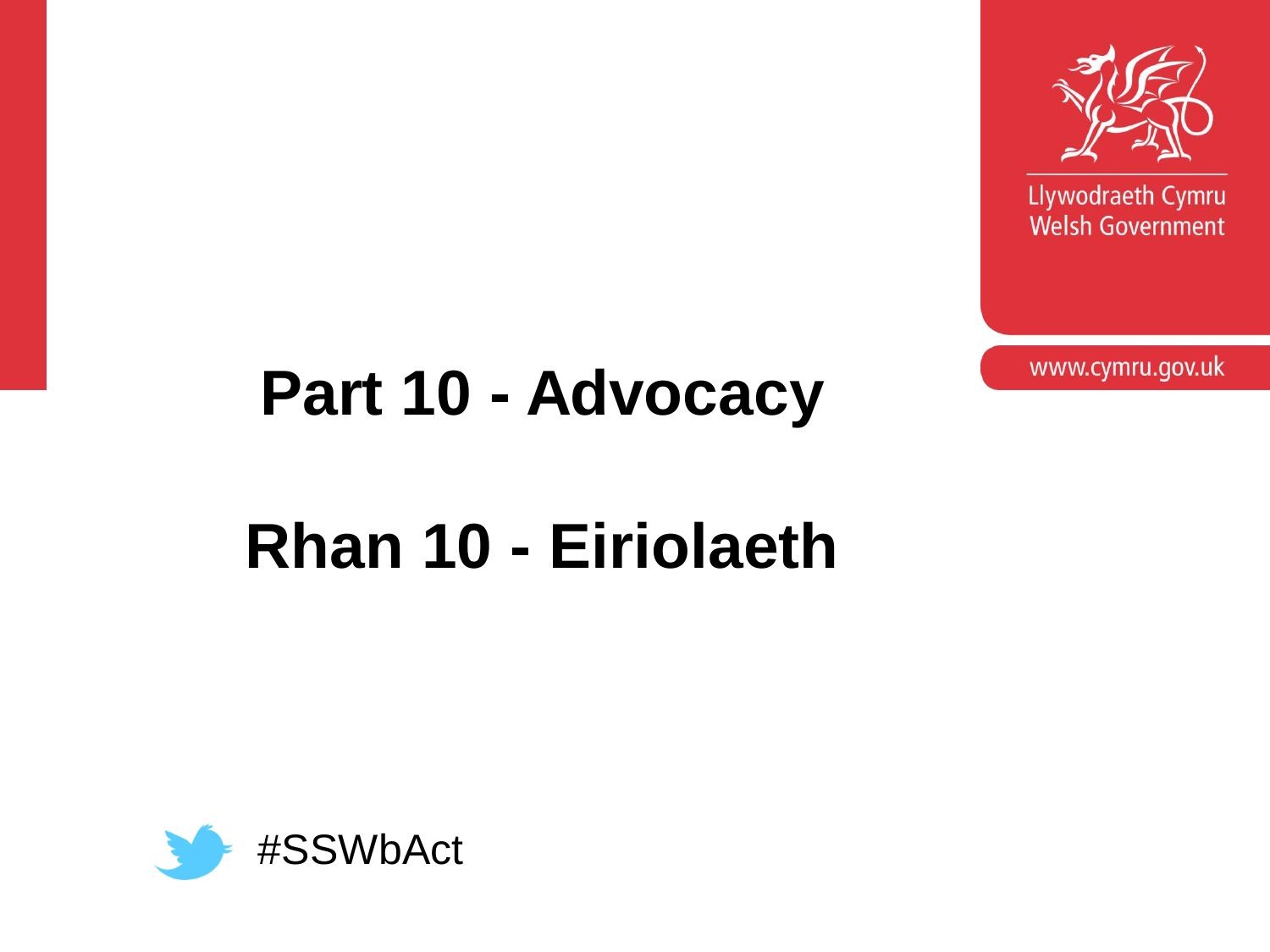### A new approach (1) Dull newydd (1)



www.cymru.gov.uk

#### **The fundamental principles of our new system are about:**

**People** - putting an individual and their well-being outcomes at the centre. Giving people a voice in, and control over reaching those outcomes.

**Well-being** - supporting people to achieve their own well-being and measuring the success of this care and support. Looking at all contributions to well-being; people, families, supporters, formal and informal services.

#### **Mae egwyddorion sylfaenol ein system newydd yn ymwneud â'r canlynol:**

**Pobl** – gwneud unigolyn a'i ganlyniadau llesiant yn ganolog. Rhoi llais i bobl yn y canlyniadau hynny, a rheolaeth ar y modd y cânt eu cyrraedd.

**Llesiant** – cynorthwyo pobl i sicrhau eu llesiant eu hunain a mesur llwyddiant y gofal a'r cymorth a roddir. Ystyried yr holl gyfraniadau i lesiant; pobl, teuluoedd, cefnogwyr, gwasanaethau ffurfiol ac anffurfiol.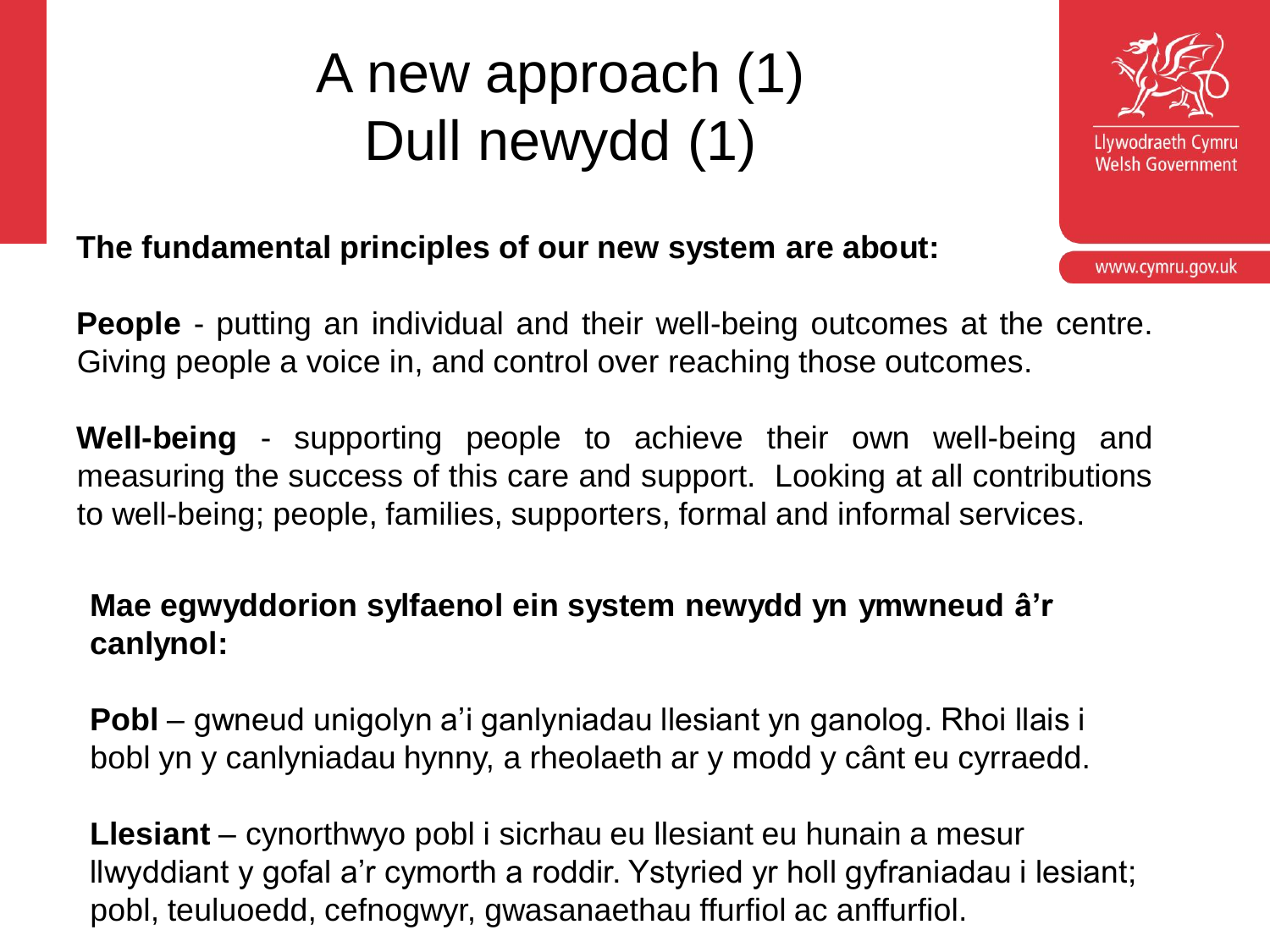#### A new approach (2) Dull newydd (2)



www.cymru.gov.uk

**The fundamental principles of our new system are about:**

**Earlier intervention** - increasing preventative services within the community to support independence and reduce and delay the escalation of critical need.

**Collaboration** - Strong partnership working between all agencies and organisations to deliver better outcomes for people.

**Mae egwyddorion sylfaenol ein system newydd yn ymwneud â'r canlynol:**

**Ymyrryd yn gynnar** – cynyddu gwasanaethau ataliol yn y gymuned i gefnogi annibyniaeth a lleihau ac arafu dwysâd angen critigol.

**Cydweithio** – Trefniadau cryf o ran gweithio mewn partneriaeth rhwng yr holl asiantaethau a sefydliadau er mwyn cyflawni'r canlyniadau gorau i bobl.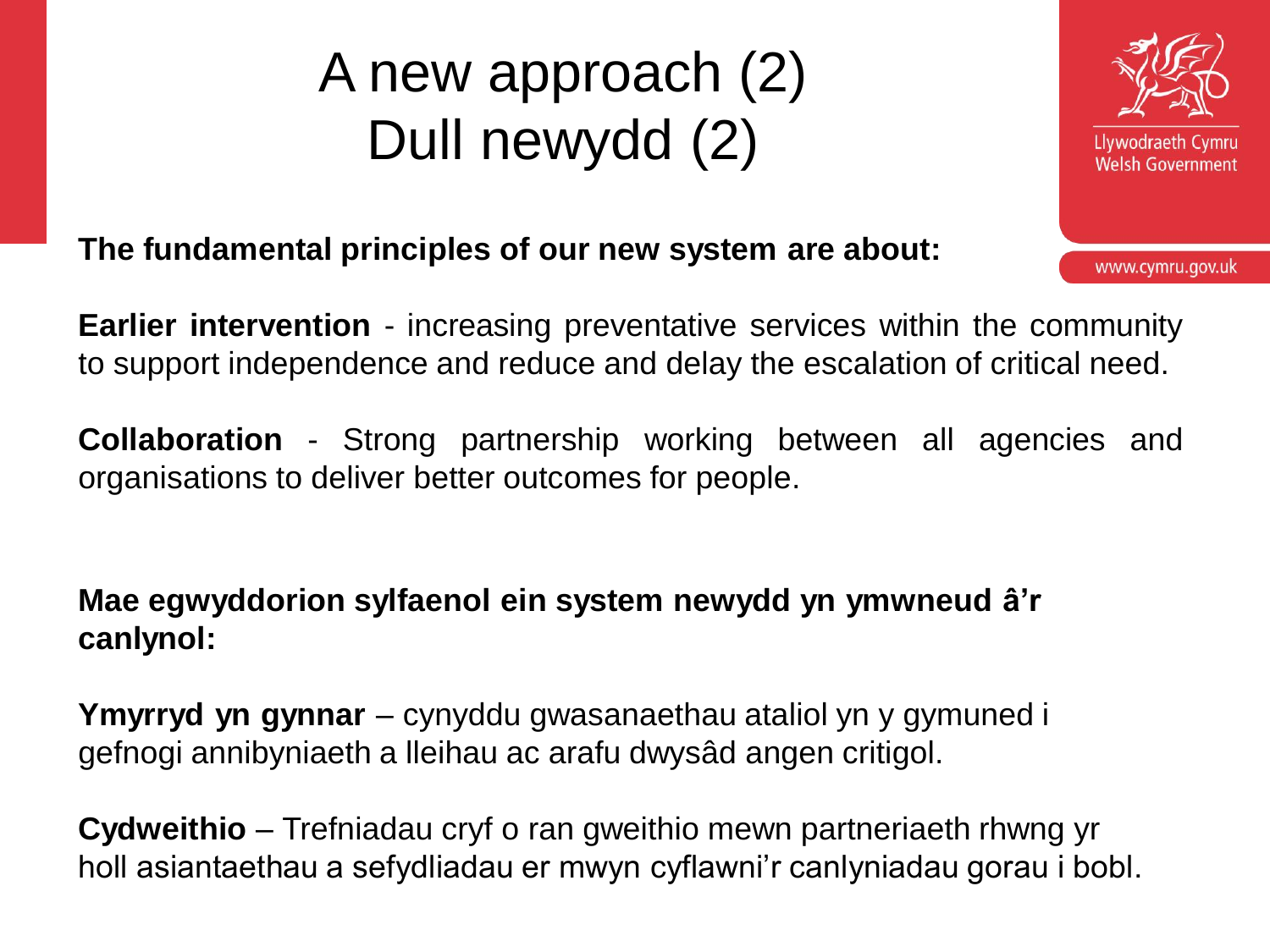### Well-being Llesiant

- a) physical and mental health and emotional well-being;
- b) protection from abuse and neglect;
- c) education, training and recreation;
- d) domestic, family and personal relationships;
- e) contribution made to society;
- f) securing rights and entitlements;
- g) social and economic well-being;
- h) suitability of living accommodation.
- a) iechyd meddwl a chorfforol a llesiant emosiynol;
- b) diogelu pobl rhag cael eu cam-drin a'u hesgeuluso;
- c) addysg, hyfforddiant a hamdden;
- d) perthnasoedd domestig, teuluol a phersonol;
- e) cyfraniad i'r gymdeithas;
- f) sicrhau hawliau pobl;
- g) llesiant cymdeithasol ac economaidd;
- h) addasrwydd y llety y mae pobl yn byw ynddo.

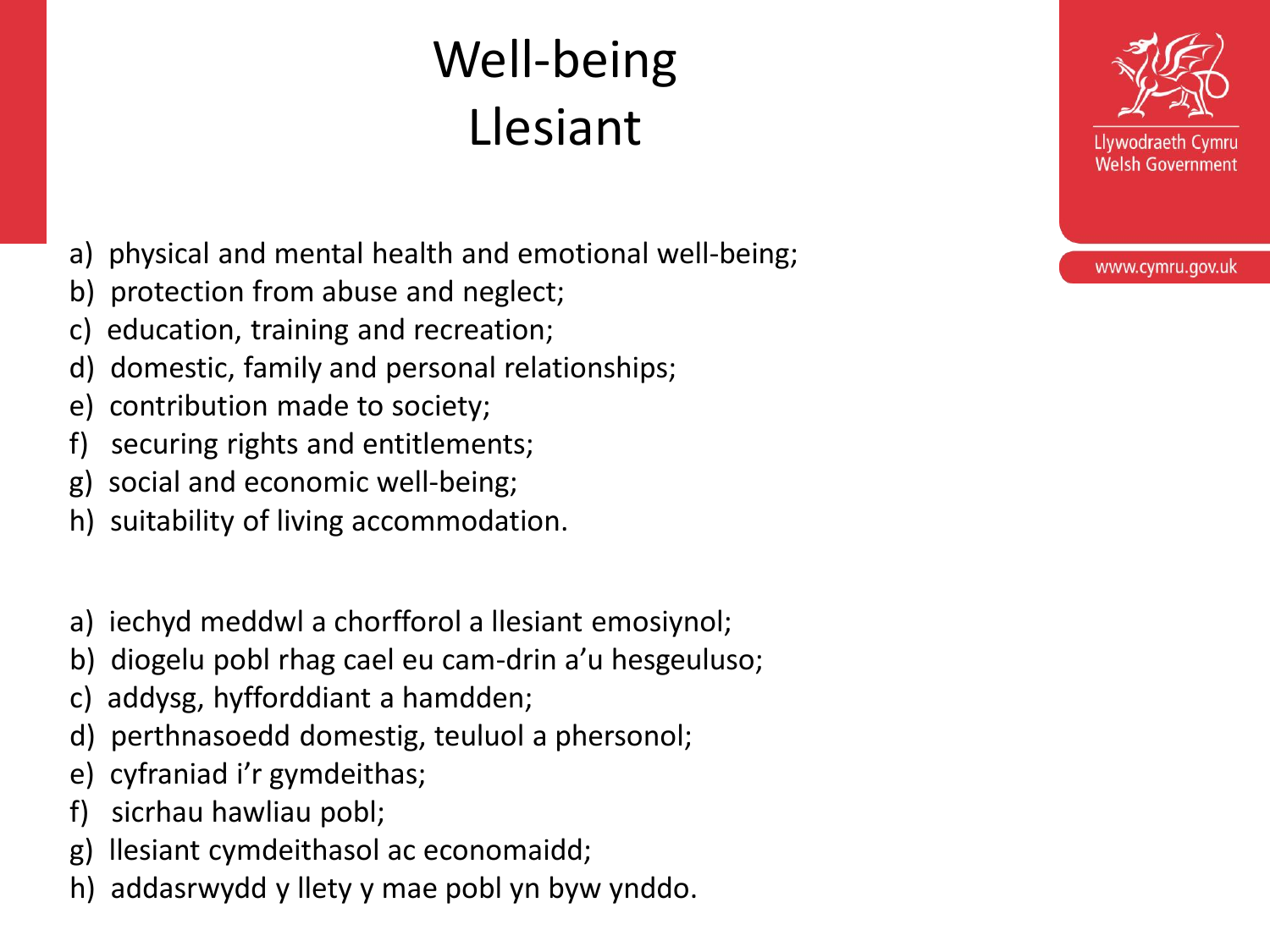#### Well-being Outcome Statements(1) Datganiadau o Ganlyniadau Llesiant(1)



www.cymru.gov.uk

#### **Well-being:-**

I know and understand what care, support and opportunities are available to me and I get the help I need, when I need it, in the way I want it;

#### **Llesiant:-**

Rwy'n gwybod ac yn deall pa ofal, cymorth a chyfleoedd sydd ar gael imi ac rwy'n cael yr help y mae ei angen arnaf, pan fo'i angen arnaf, yn y ffordd yr wyf yn dymuno'i gael;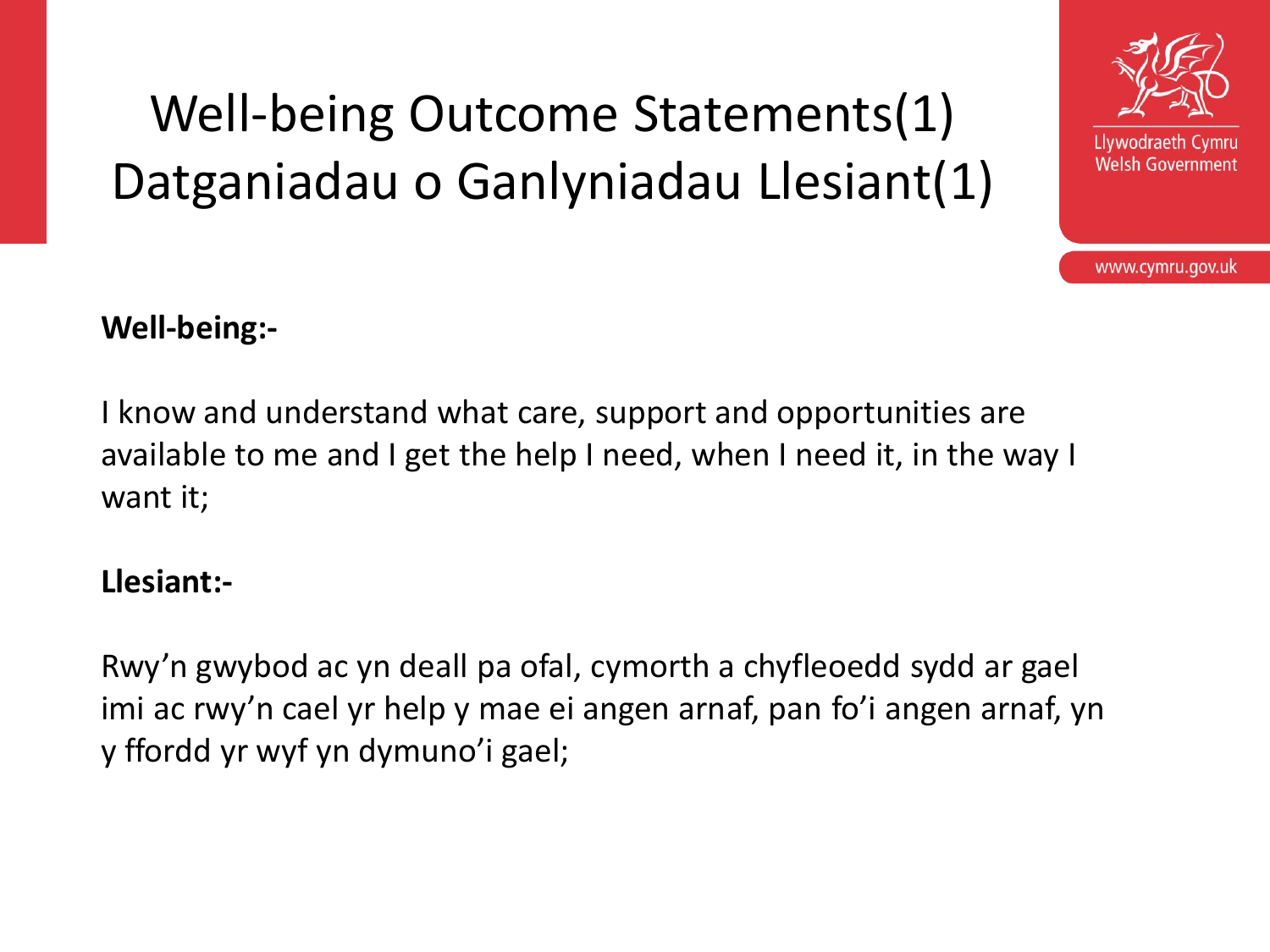#### Well-being Outcome Statements(2) Datganiadau o Ganlyniadau Llesiant(2)



www.cymru.gov.uk

#### **Securing rights and entitlements:-**

My rights are respected, I have voice and control, I am involved in making decisions that affect my life, my individual circumstances are considered, I can speak for myself or have someone who can do it for me and I get care through the Welsh language if I need it.

#### **Sicrhau hawliau:-**

Mae fy hawliau'n cael eu parchu, mae gen i lais a rheolaeth, rwy'n rhan o'r broses o wneud penderfyniadau sy'n effeithio ar fy mywyd, mae fy amgylchiadau unigol yn cael eu hystyried, rwy'n gallu siarad drosof fi fy hun neu mae gennyf rywun sy'n gallu gwneud hynny ar fy rhan ac rwy'n cael gofal trwy gyfrwng y Gymraeg os oes ei angen arnaf.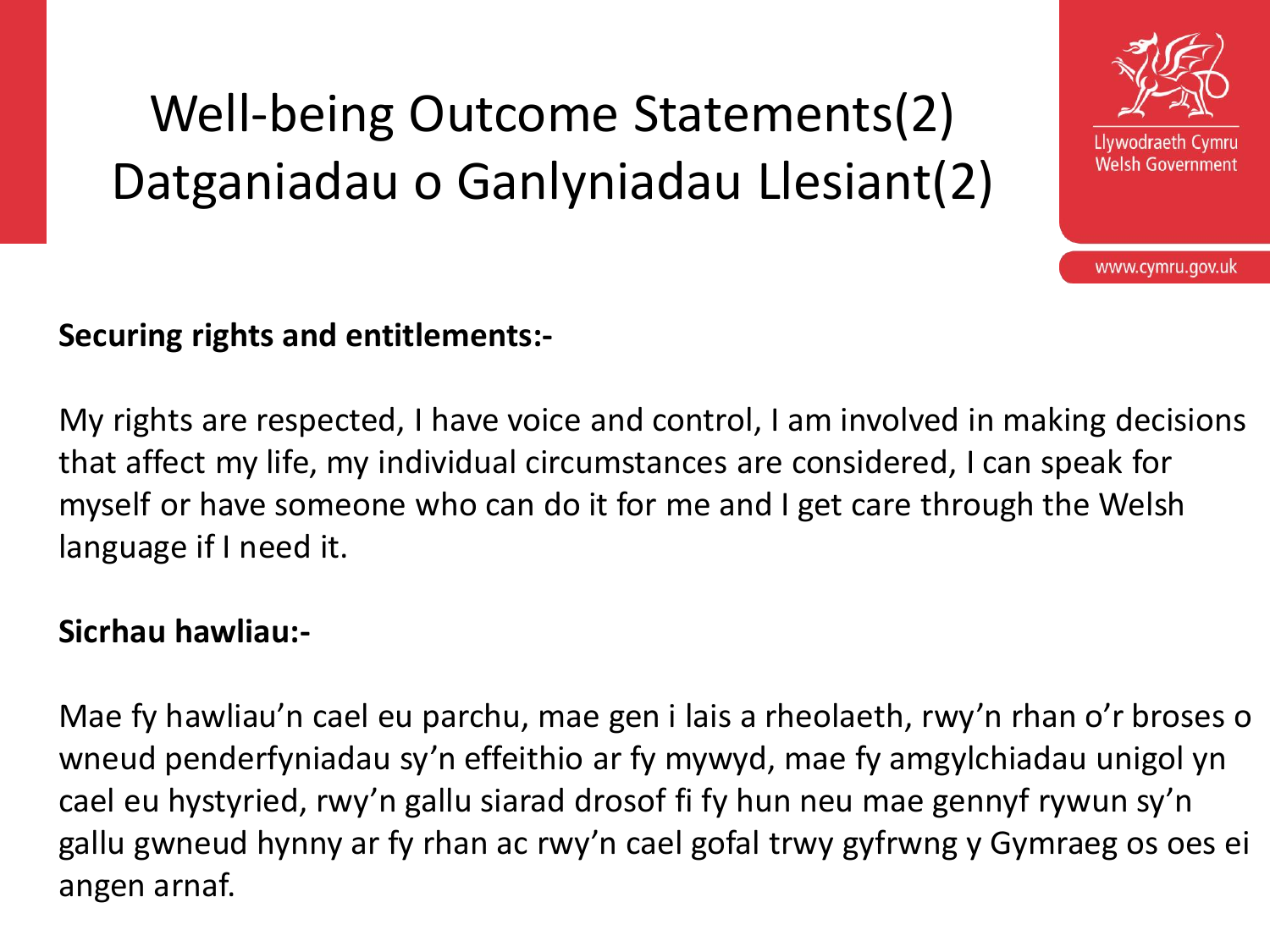#### Promoting Well-being Hybu Llesiant

- LA must promote people's well-being when carrying out any of its functions.
- Population Needs Assessment informed by barriers to promoting well-being; key to preventing reducing, or delaying care and support needs.
- Enabling people to live independently.
- Actively involving people in making decisions about their lives
- Information, Advice and Assistance Service.
- Mae'n rhaid i ALl hybu llesiant pobl wrth gyflawni unrhyw un o'i swyddogaethau.
- Asesiad o Anghenion y Boblogaeth sy'n cynnwys gwybodaeth am y rhwystrau i hybu llesiant; dyma'r allwedd i atal, lleihau neu arafu dwysâd anghenion o ran gofal a chymorth.
- Galluogi pobl i fyw'n annibynnol.
- Mynd ati mewn ffordd weithredol i gynnwys pobl yn y broses o wneud penderfyniadau ynghylch eu bywydau
- Gwasanaeth Gwybodaeth, Cyngor a Chymorth.

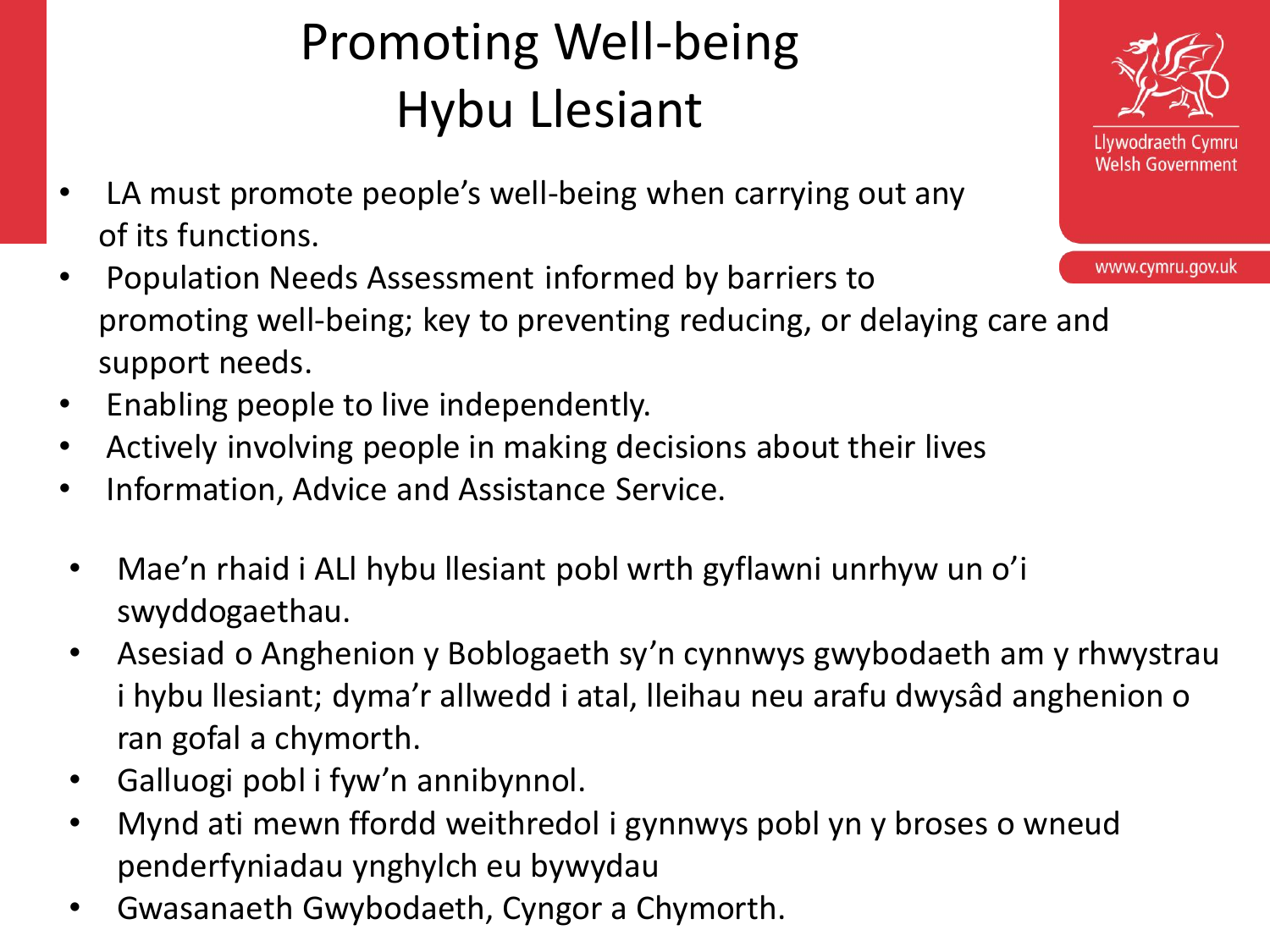#### Over-arching Duty (1) Dyletswydd Drosfwaol (1)



www.cymru.gov.uk

Local authorities **MUST** take a person's views, wishes and feelings into account when identifying, assessing and supporting people to achieve personal well-being outcomes.

Mae'n **RHAID** i awdurdodau lleol gymryd barn, dymuniadau a theimladau person i ystyriaeth wrth adnabod, asesu a chynorthwyo pobl i gyflawni canlyniadau llesiant personol.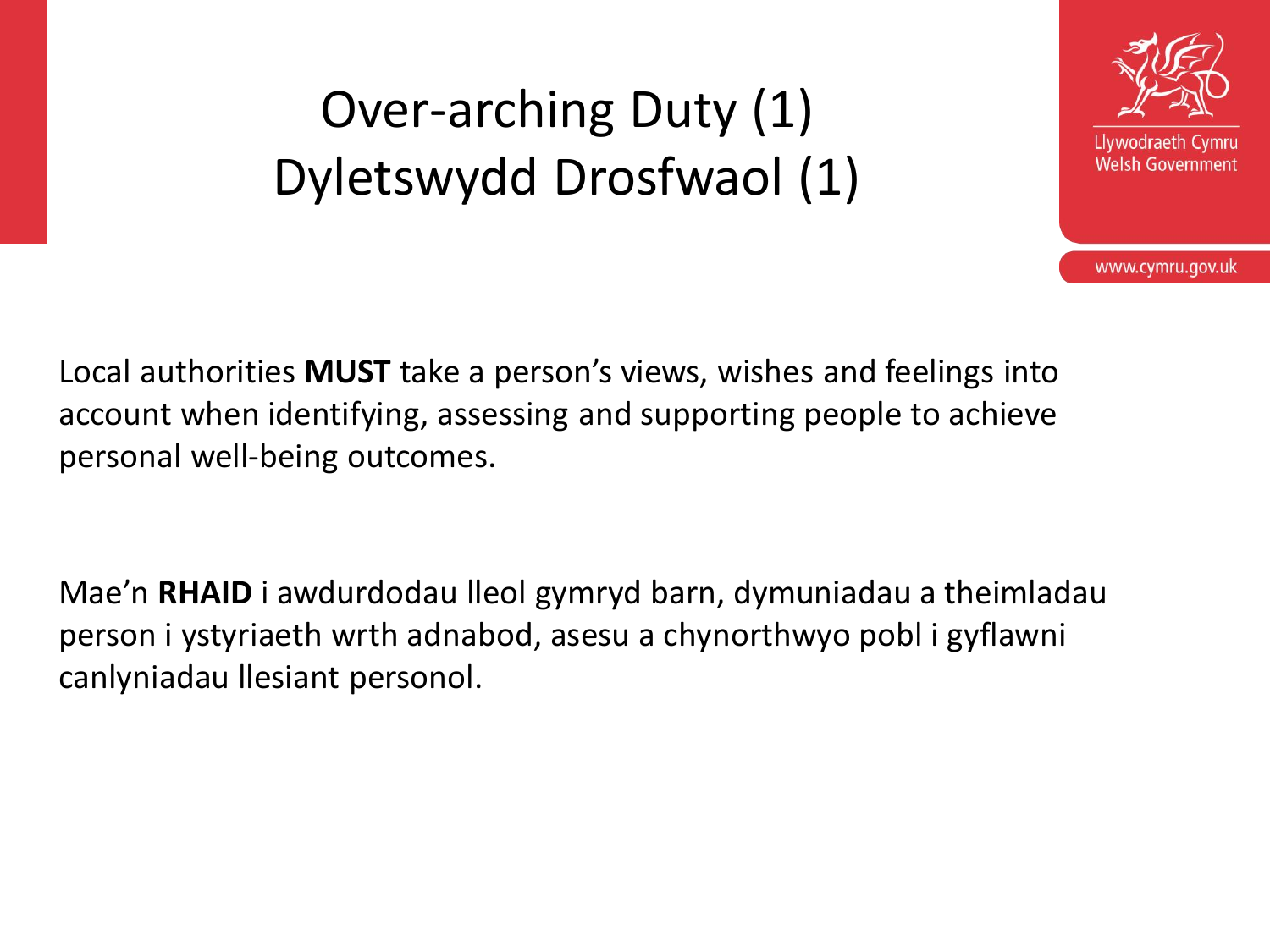#### Over-arching Duty (2) Dyletswydd Drosfwaol (2)



www.cymru.gov.uk

Local authorities **MUST** have regard to the importance of providing appropriate support to enable a person to make decisions about their well-being and participate in decisions that affects their lives.

Mae'n **RHAID** i awdurdodau lleol roi sylw i bwysigrwydd darparu cymorth priodol i alluogi pobl i wneud penderfyniadau am eu llesiant a chyfranogi mewn penderfyniadau sy'n effeithio ar eu bywydau.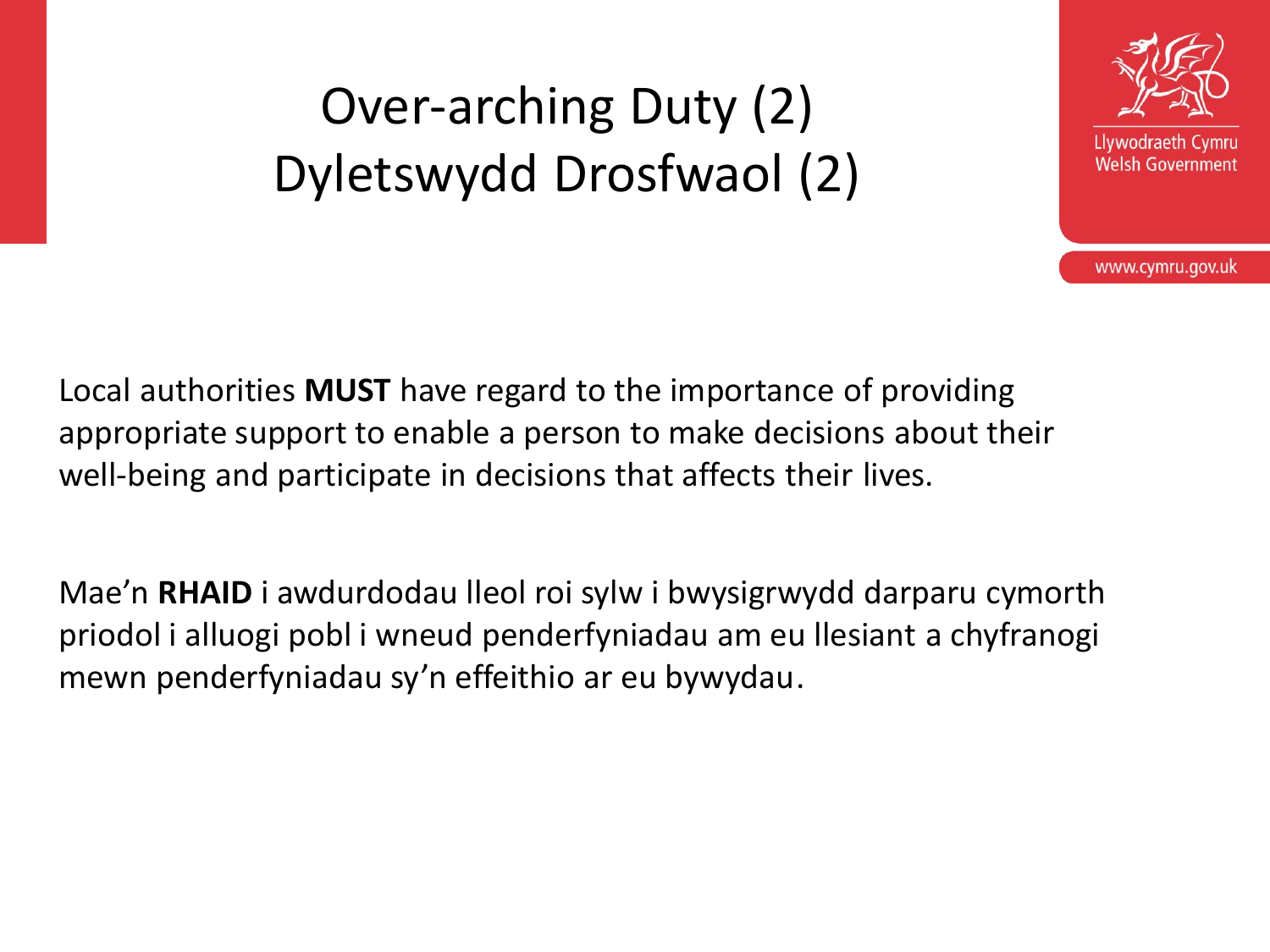#### Over-arching Duty (3) Dyletswydd Drosfwaol (3)



www.cymru.gov.uk

Local authorities **MUST** ensure that people are involved as much as possible in their care and support, including signposting and supporting advocacy services where appropriate.

Mae'n **RHAID** i awdurdodau lleol sicrhau bod pobl yn cael eu cynnwys gymaint â phosibl yn eu gofal a'u cymorth, gan gynnwys cyfeirio at wasanaethau eirioli a'u cefnogi lle y bo'n briodol.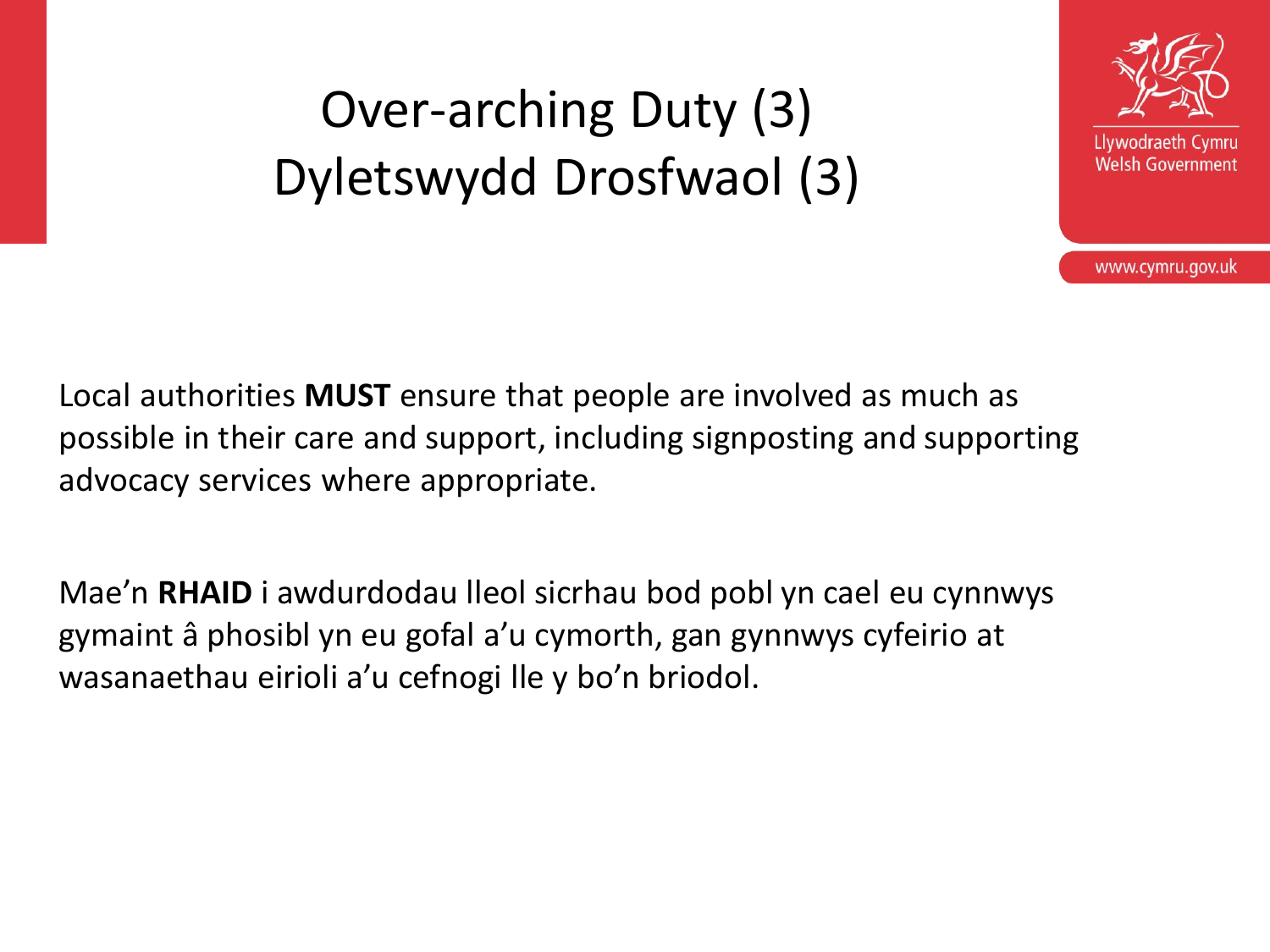#### Advocacy Eiriolaeth



Minister considered and concluded:

- Dedicated Statutory Code of Practice on Advocacy.
- Informs the exercise of duties under the Act and is reflected throughout the Code(s).
- Golden Thread throughout Act.

Fe ystyriodd y Gweinidog a daeth i gasgliad fel a ganlyn:

- Cod Ymarfer Statudol pwrpasol ar Eiriolaeth.
- Mae'n sail i gyflawni dyletswyddau o dan y Ddeddf ac fe'i hadlewyrchir drwy'r Cod(au).
- Edefyn Aur drwy'r Ddeddf.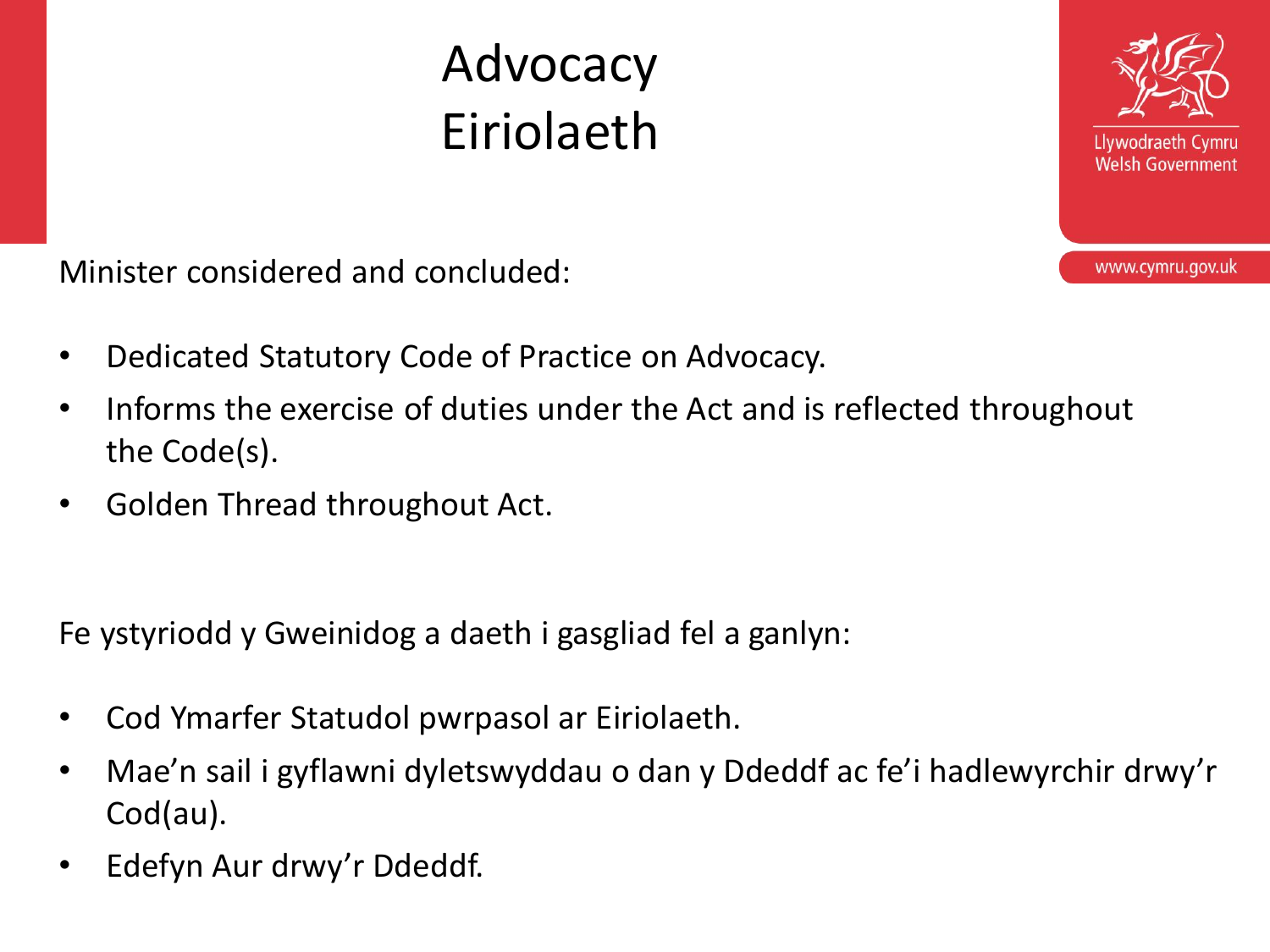Barriers to full engagement and participation (1) Rhwystrau i ymgysylltu a chyfranogi'n llawn (1)



www.cymru.gov.uk

Local authorities must consider, for each person, whether they are likely to experience barriers to fully engaging and participating in determining their well-being outcomes.

Mae'n rhaid i awdurdodau lleol ystyried, ar gyfer pob person, a yw'n debygol o brofi rhwystrau i ymgysylltu a chyfranogi'n llawn yn y broses o bennu ei ganlyniadau llesiant.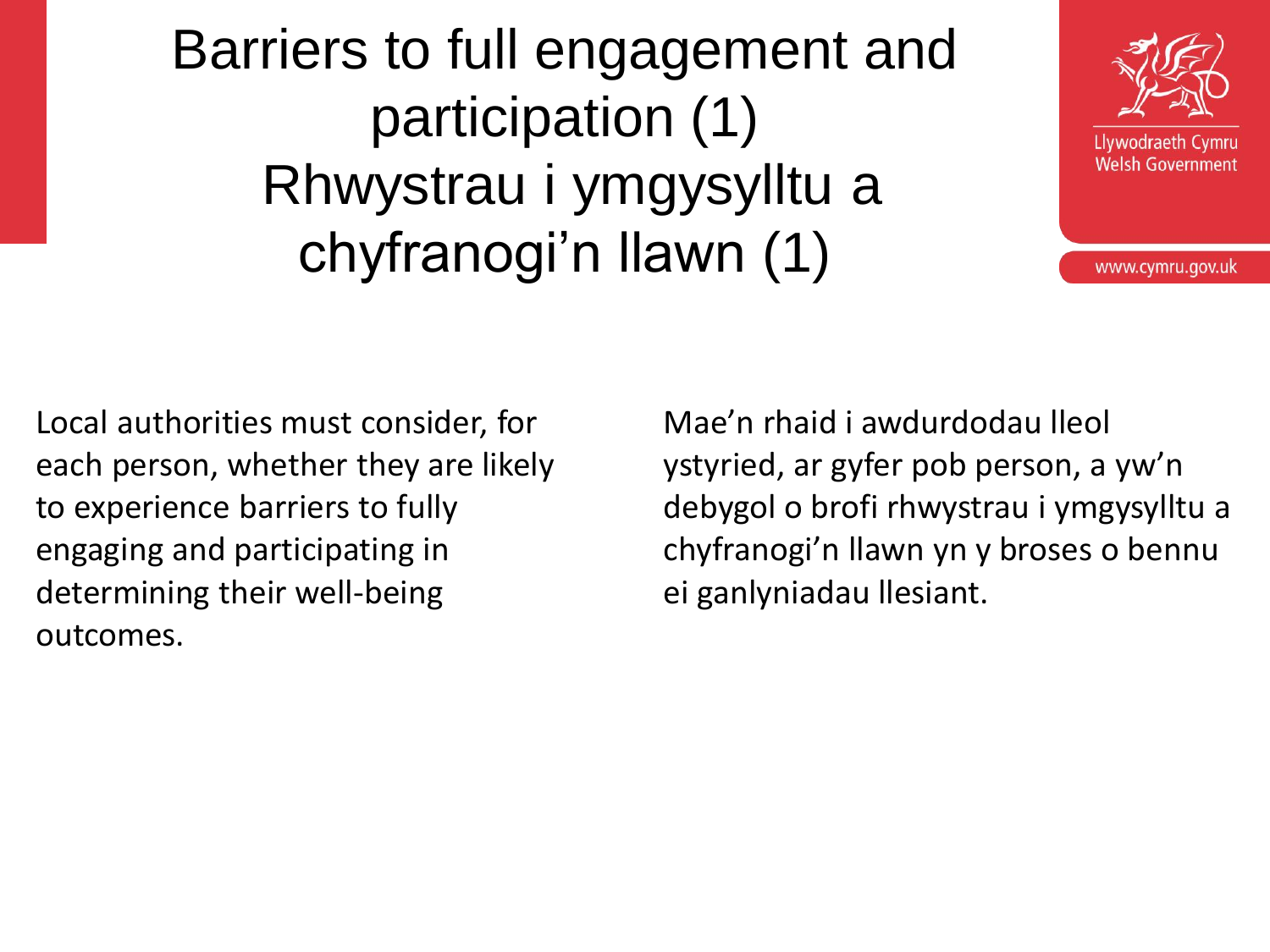### Barriers to full engagement and participation (2) Rhwystrau i ymgysylltu a chyfranogi'n llawn (2)



www.cymru.gov.uk

Key barriers will include issues and situations that will impair individuals' ability to:

- understand relevant information;
- retain information;
- use or weigh information;
- communicate their views, wishes and feelings.

Bydd rhwystrau allweddol yn cynnwys materion a sefyllfaoedd a fydd yn amharu ar allu unigolion i:

- ddeall gwybodaeth berthnasol;
- cadw gwybodaeth;
- defnyddio neu bwyso a mesur gwybodaeth;
- cyfleu eu barn, eu dymuniadau a'u teimladau.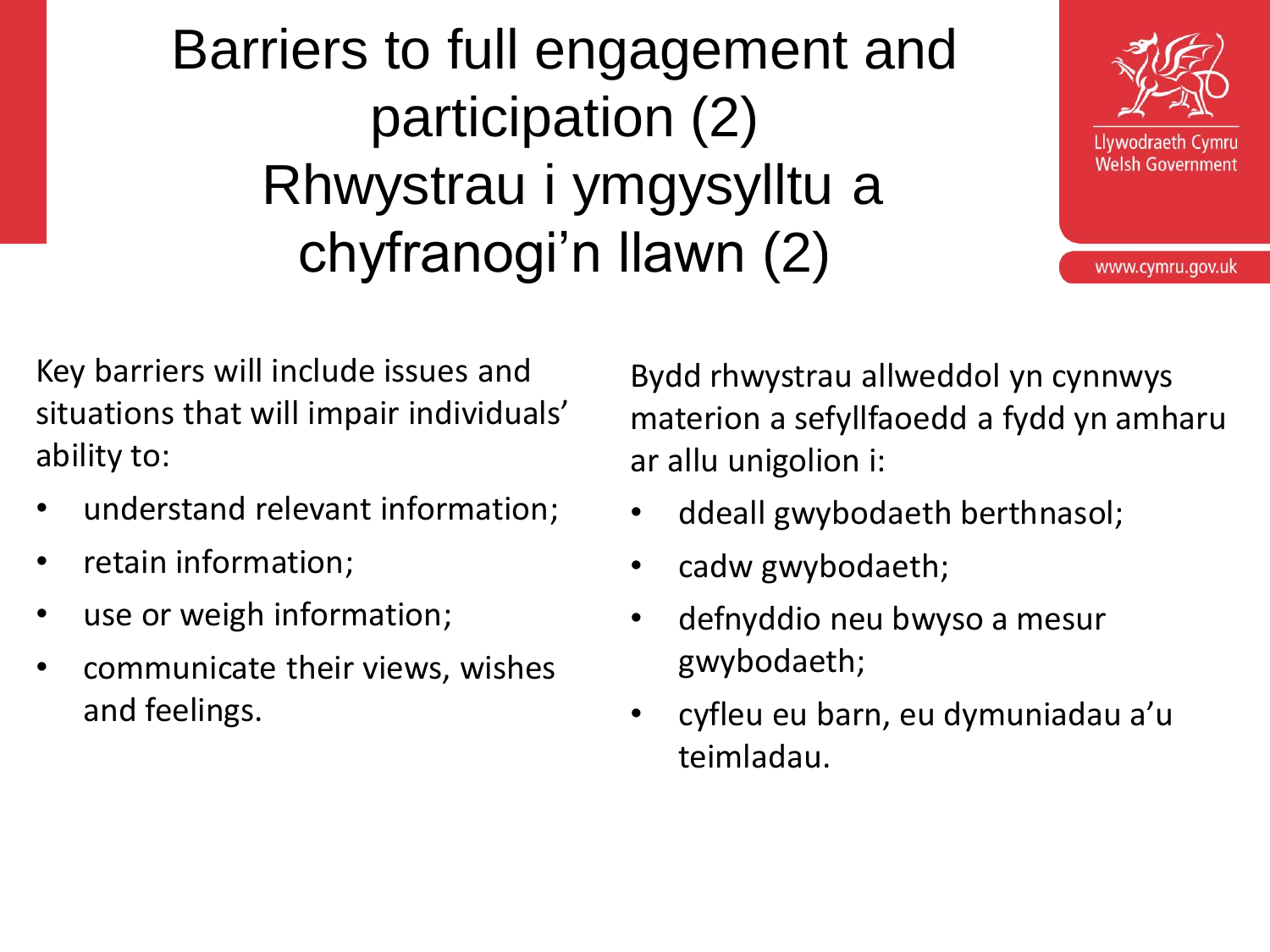### Appropriate Individual (1) Unigolyn Priodol (1)



www.cymru.gov.uk

Local authorities **must** consider whether there is an appropriate individual who can facilitate an individual's involvement in the assessment, planning or review process, and this includes three specific considerations.

Mae'n **rhaid** i awdurdodau lleol ystyried a oes unigolyn priodol a all roi cymorth i gynnwys unigolyn yn y broses asesu, cynllunio neu adolygu, ac mae hyn yn cynnwys tair ystyriaeth benodol.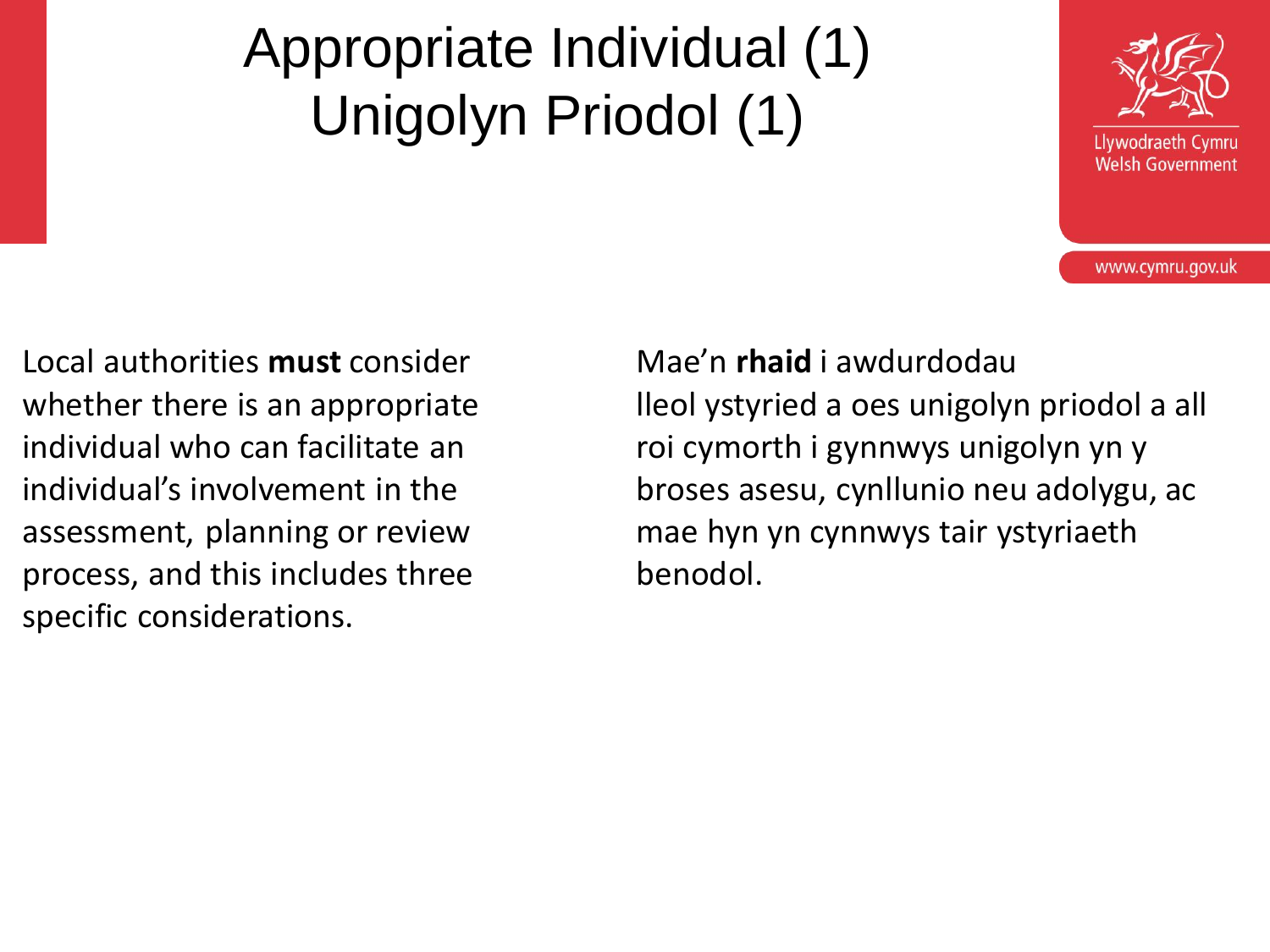### Appropriate Individual (2) Unigolyn Priodol (2)



www.cymru.gov.uk

The appropriate individual cannot be:

- someone the individual does not want to support them;
- someone who is unlikely to be able to, or available to, adequately support the individual's involvement;
- someone implicated in an enquiry into abuse or neglect or whose actions have influenced a local authority decisions to consider Adult Protection and Support Order actions.

Ni all yr unigolyn priodol fod yn:

- rhywun nad yw'r unigolyn am iddo/iddi ei gefnogi;
- rhywun sy'n annhebygol o allu, neu o fod ar gael i, roi cymorth digonol i'r unigolyn gymryd rhan;
- rhywun sy'n gysylltiedig ag ymchwiliad i gam-drin neu esgeuluso neu y mae ei weithredoedd wedi dylanwadu ar benderfyniadau awdurdod lleol i ystyried camau gweithredu sy'n ymwneud â Gorchmynion Amddiffyn a Chynorthwyo Oedolion.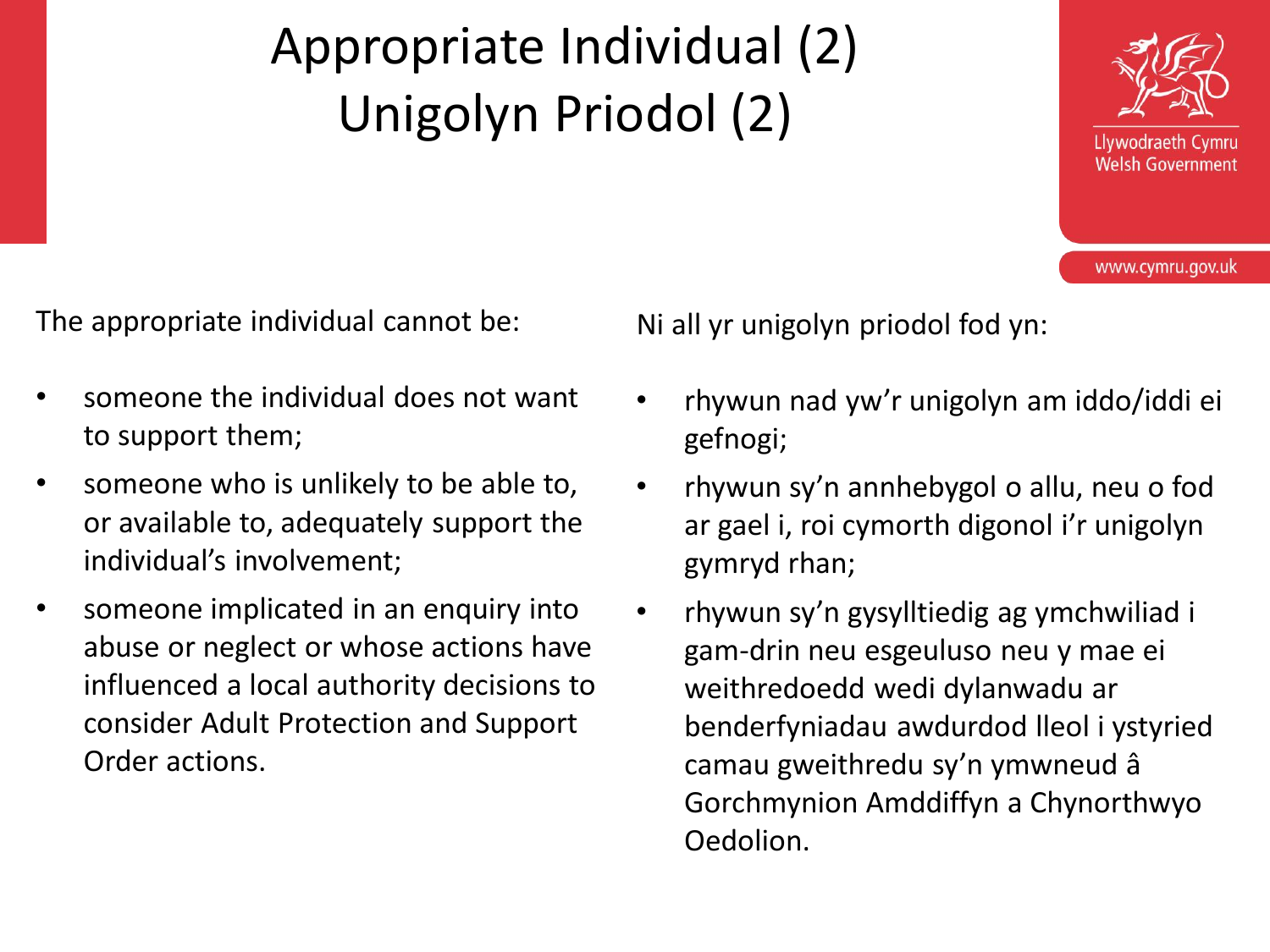#### Definition Diffiniad



www.cymru.gov.uk

Local authorities **must** arrange an independent professional advocate to facilitate the involvement of individuals where individuals' can only overcome the barrier(s) to participate fully in the assessment, care and support planning, review and safeguarding processes with assistance from an appropriate individual, but there is no such appropriate individual available.

Mae'n **rhaid** i awdurdodau lleol drefnu eiriolwr proffesiynol annibynnol ar gyfer person nad yw'n gallu goresgyn y rhwystr(au) i gymryd rhan yn llawn yn y prosesau asesu, cynllunio gofal a chymorth, adolygu a diogelu heb gael cymorth gan unigolyn priodol, ond nad oes unigolyn priodol ar gael.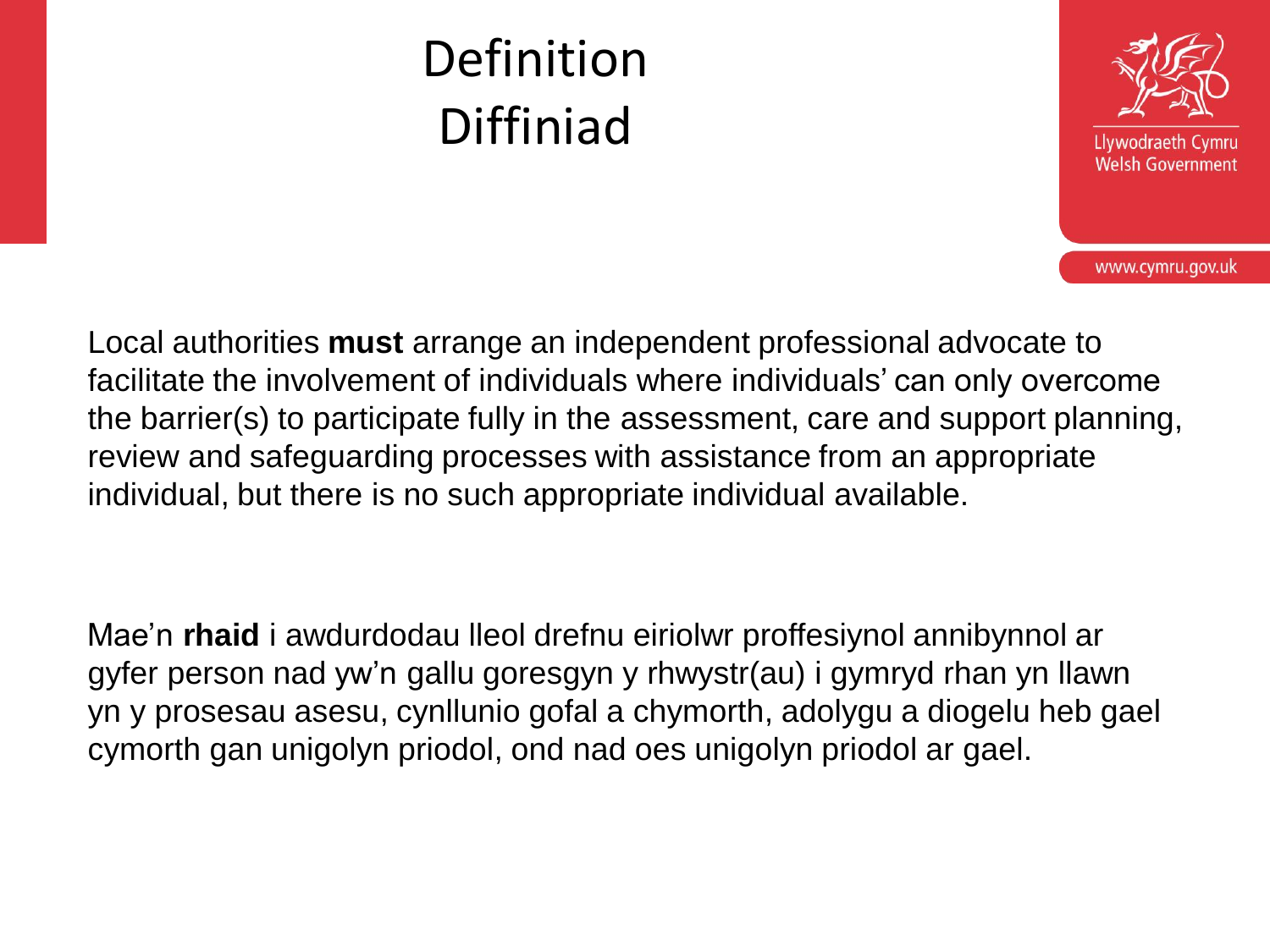#### Advocacy Eiriolaeth

Regulation & Inspection Bill (2017)

- Regulated Service under 1st Tranche of Regulations in 2016.
- Registered providers.
- Statutory "Standards".
- Subject to inspection.

Bil Rheoleiddio ac Arolygu (2017)

- Gwasanaeth a Reoleiddir o dan y Gyfres 1<sup>af</sup> o Reoliadau yn 2016.
- Darparwyr cofrestredig.
- "Safonau" statudol.
- Yn cael eu harolygu.